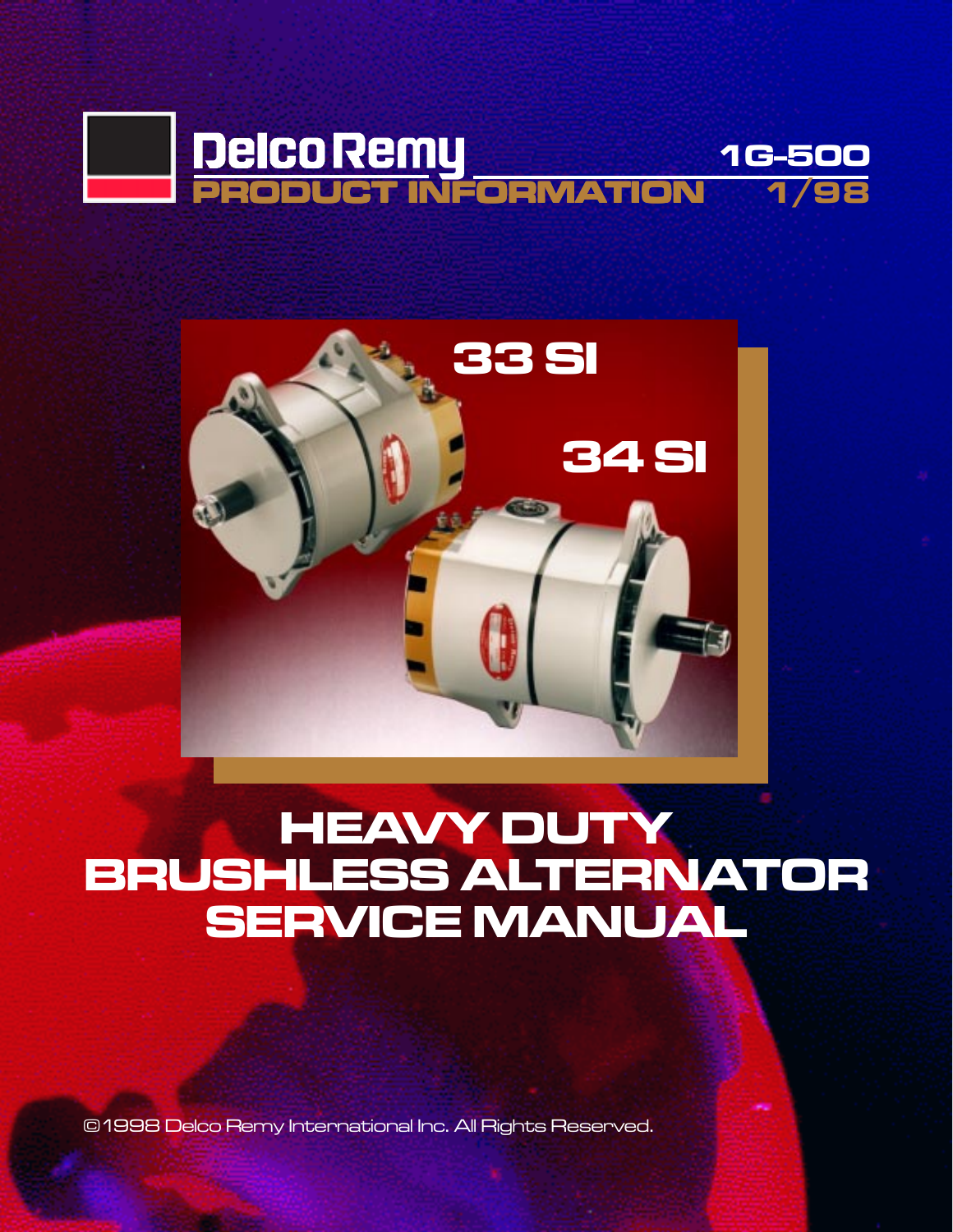### **PAGE 33/34 SI ALTERNATOR SI ALTERNATOR SI ALTERNATOR SI ALTERNATOR SI ALTERNATOR SI ALTERNATOR SI ALTERNATOR S FEATURES**

## **SPECIFICATIONS:**

**MAXIMUM SPEED:**

Continuous: 10,000 rpm Intermittent: 12,000 rpm

**ROTATION:**

**Clockwise** Counterclockwise

**TEMPERATURE LIMITS:** -40°F or -40°C Ambient +200°F or +93°C Ambient

**POLARITY:** Negative Ground Standard Insulated Models Available

**MOUNTING:** SAEJ180 Standard

**WEIGHT:** 33 SI 24.5 pounds or 11.1kg 34 SI 25.4 pounds or 11.5g

## **Built-In Voltage Regulator**

Solid-State Integrated Circuit Flat Temperature-Compensated Low Parasitic Draw Low Turn-On Speed Improved RFI Suppression Load Dump Protection



**Brushless Construction** Stationary Field Coil No Brushes or Slip Rings

**Corrosion Protection** Special Environmental Protection Coating

## **Applications**

Line-Haul Diesel Trucks Large Commercial Diesel Engines Harsh Environments Heavy Belt Loads and Vibrations

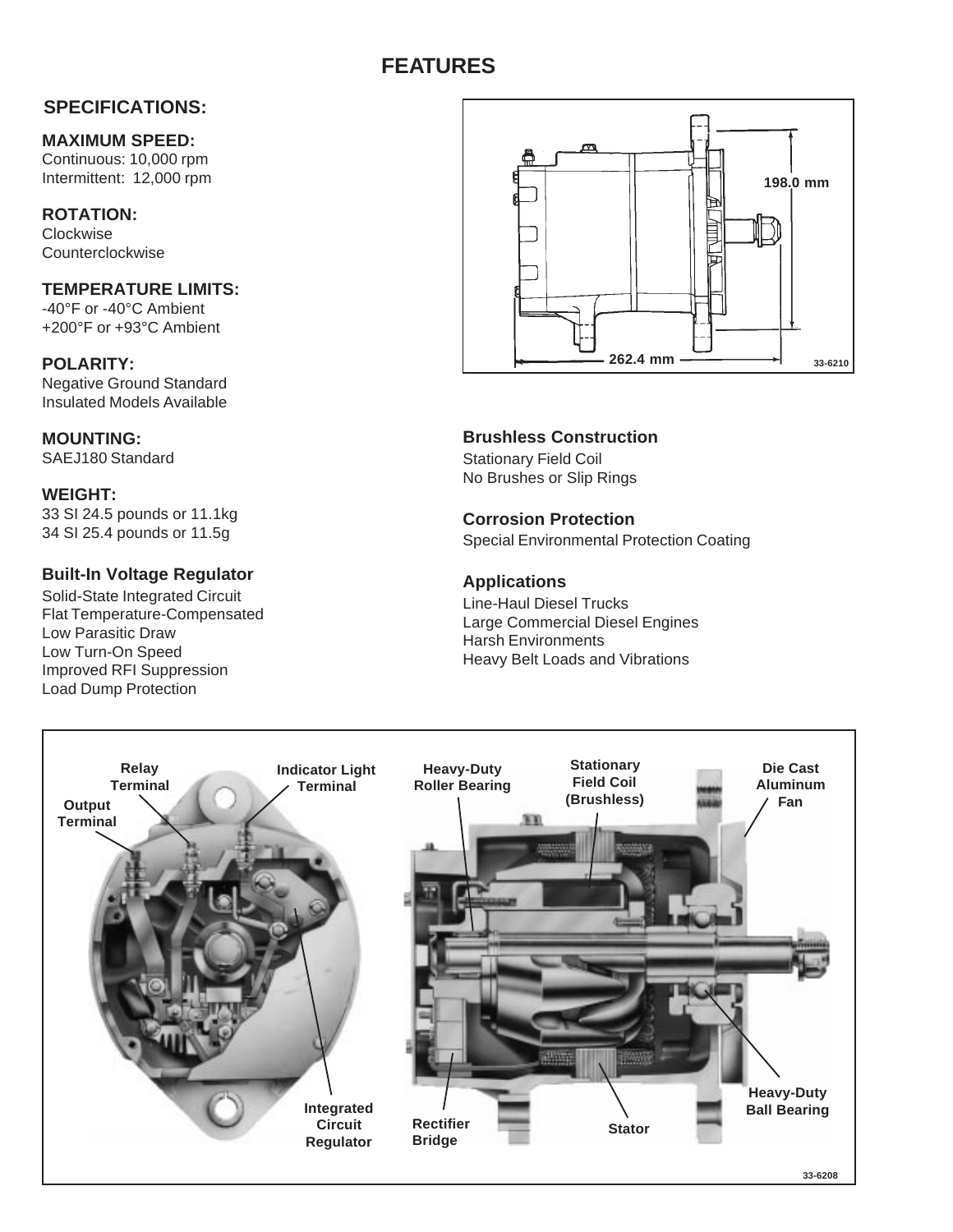## **PRODUCT INFORMATION AND SERVICE MANUAL**

## **33/34 SI HEAVY DUTY BRUSHLESS ALTERNATOR**

| <b>CONTENTS</b> |  |
|-----------------|--|
|-----------------|--|

## **CONTENTS**

| Rectifier End Housing and Components  14 |  |
|------------------------------------------|--|
|                                          |  |
|                                          |  |
|                                          |  |
|                                          |  |
|                                          |  |
|                                          |  |



**INTRODUCTION Figure 1. 33 SI Alternator**

The 33/34 SI series alternator is a brushless, heavy-duty integral charging system with built-in diode rectifier and voltage regulator, producing DC current for battery electrical systems. The 33/34 SI series is designed for use on large and mid-range diesel and gasoline engines in over the-road service, as well as for off-road, agricultural, and construction equipment.

The 34 SI is identical to the 33 SI except for the stabilizing lug (4th lug) on top of the rectifier end frame and the ground screw is located on the right side of the rectifier end housing. The stabilizing lug provides superior vibration resistance on certain applications.

The 33/34 SI alternator may be operated in either clockwise or counterclockwise directions (external fan may require changing to reverse rotation) at continuous speeds of up to 10,000 alternator rpm. Intermittent speeds of up to 12,000 alternator rpm are also acceptable. The ambient temperature range for proper operation is  $-34^{\circ}$ C to  $+93^{\circ}$ C  $(-30^{\circ}$ F to  $+200^{\circ}$ F).



**Figure 2. Typical Output vs. Alternator RPM**

**1**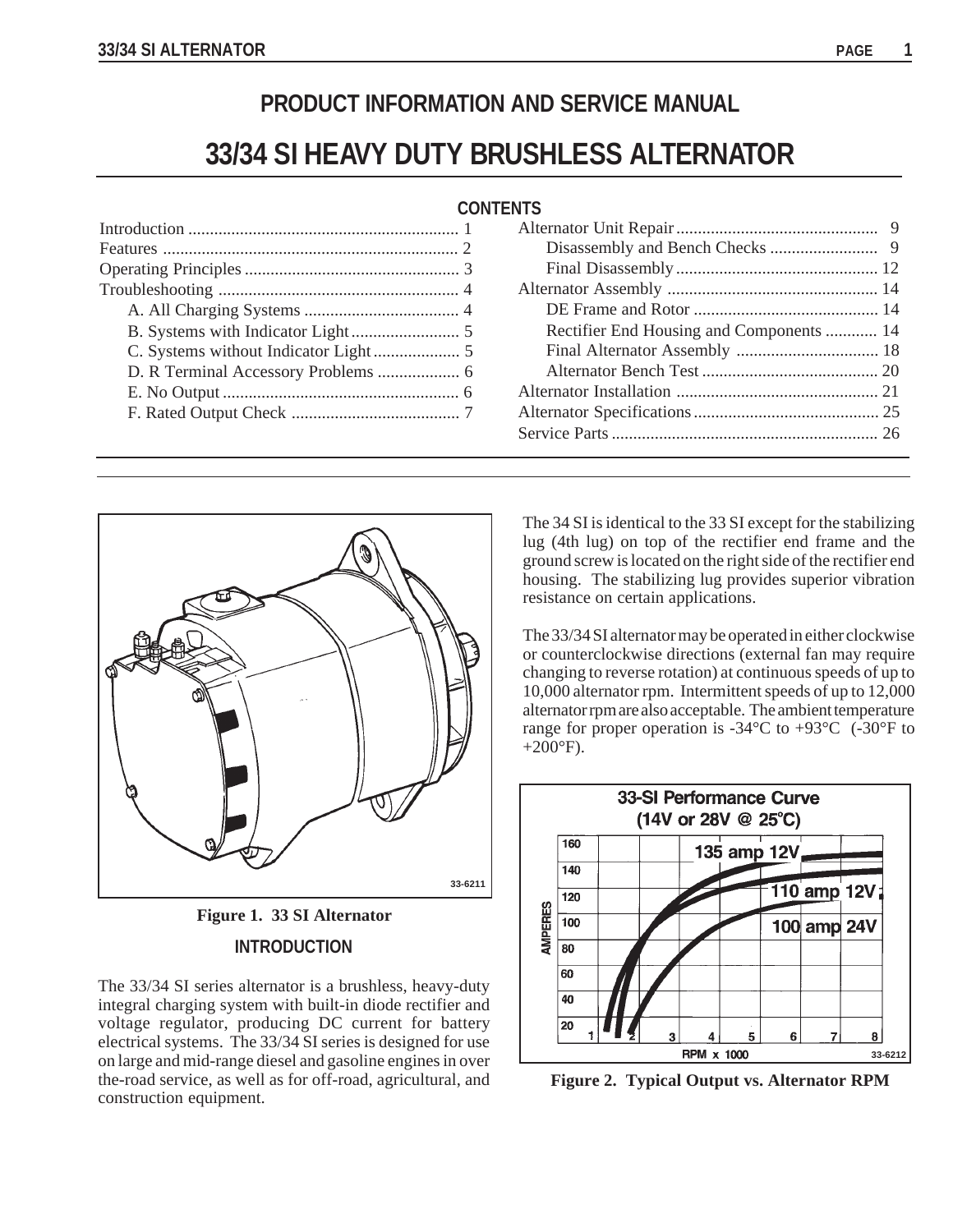The solid state, integrated circuit voltage regulator built into the 33/34 SI alternator limits system voltage by switching the ground circuit for the field on and off. When the ground circuit is on, field current passes from a diode trio through the stationary field coil. Nominal regulated voltages of 13.8, 14.0, and 14.2 volts are available for 12 volt systems, and 27.5 volts for 24-volt systems.

For 12-volt systems, output ratings of 110 and 135 amperes are available. For 24-volt systems, an output rating of 100 amperes is available. Refer to Figure 2 for graphs of typical outputs over a range of alternator speeds. For output ratings of specific 33/34 SI models refer to DRA model specifications.

## **FEATURES**

The 33/34 SI alternator is designed for a "one-wire" charging system configuration. "One-wire" refers to the minimum number of lead wire connections necessary at the alternator for operation and requires only that the alternator output terminal be connected to the battery insulated (positive for a negative-ground system) terminal and that a ground path be provided between the alternator housing and the battery ground terminal. (See Figure 3) (Insulated units will have a battery "Pos" and battery "Neg" terminal for "Output" and "Ground" connections.)



**Figure 3. Basic One-Wire System**

The "I" terminal may be used in a circuit to power an indicator light and/or to lower the engine speed (RPM) at which the alternator will turn on. Typical system wiring using this type of circuit is shown in Figure 4. This is commonly referred to as a "one-wire system with "I" terminal" or as a "two-wire system.

External connections to the 33/34 SI alternator are made to terminals shown in Figure 5. The standard output terminal is a 1/4"-28 thread. With this type of terminal, the exposed metal parts will have battery voltage when connected to the battery.



**Figure 4. One-Wire System with "I" Terminal**

Other connections to the 33/34 SI series include an "R" (relay), "I" (indicator light) terminal, and a ground lead connection to the alternator's rectifier end housing.

An "R" or relay terminal is located on the rectifier end frame next to the output terminal. This terminal may be used to operate some types of charge indicators, an ADLO system, a tachometer, or similar device by providing voltage pulses at a frequency of 8 pulses for each revolution of the alternator. The current draw of the accessories being powered through this terminal must not exceed 4 amperes and operate at approximately one half of system voltage. The "R" terminal may be 10-24 threaded or the pin type.



**Figure 5. 33/34 SI Electrical Terminals**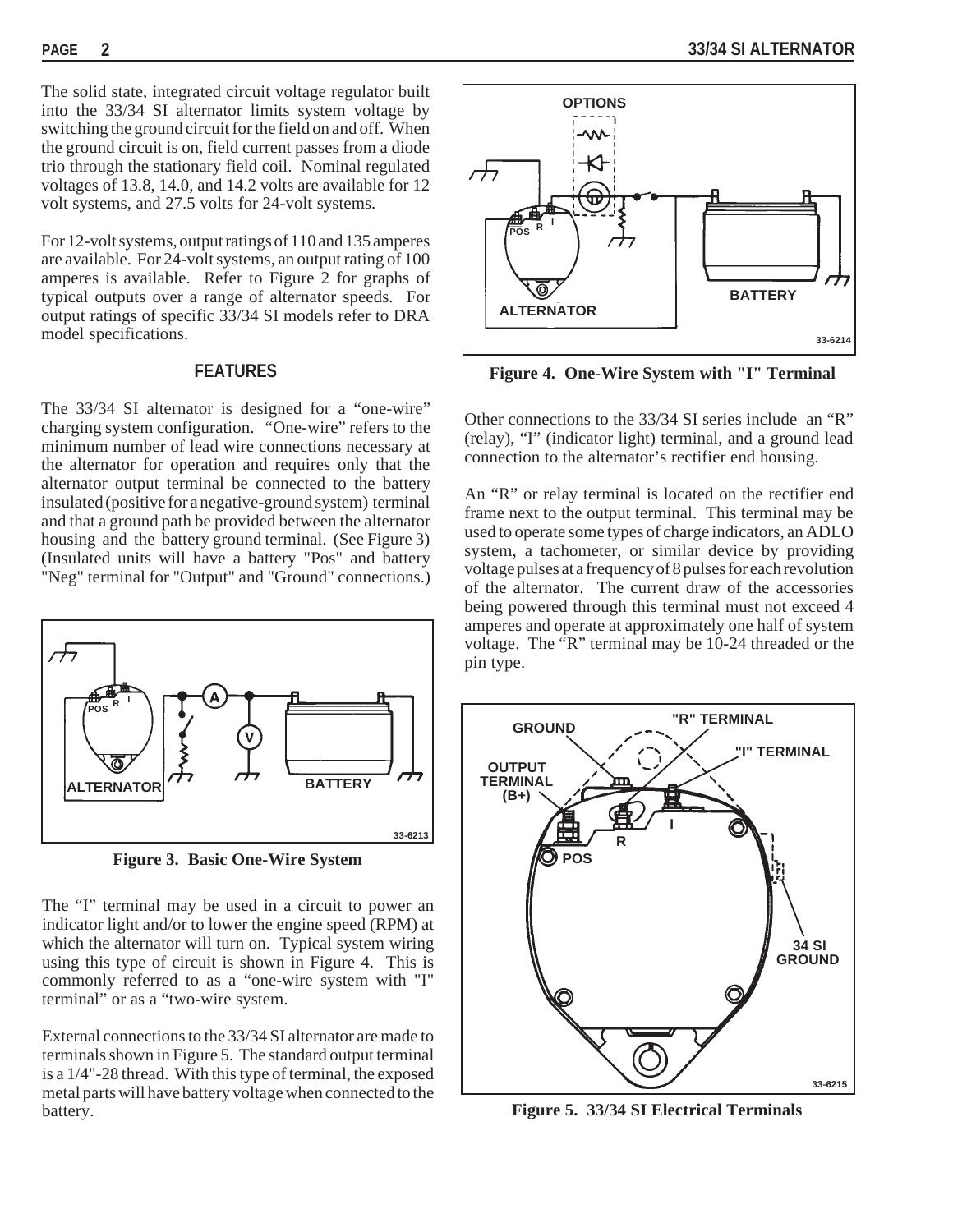The "I" terminal is connected internally to the field circuit. An indicator light connected in series with this terminal will glow whenever there is a voltage difference between the "positive" side of the field circuit and the system voltage at other side of the indicator light. During normal alternator operation, the light will be off since the diode trio output voltage equals the system voltage. Current passed through the field winding during engine start-up, results in a lower alternator turn-on speed. A diode or resistor may be used instead of a light bulb if no indicator light is needed. (See Fig. 4) Up to 1 ampere of current may be passed through this circuit to aid in alternator turn-on. An "I" terminal is normally a threaded stud type with a 10- 24 thread.

A threaded 1/4" hole (with screw and lockwasher assembly) in the rectifier end housing is provided to connect a ground lead if used; otherwise, the ground path is through the mounting hardware and brackets to the engine. On replacement units, a paper tag is present identifying the "ground screw"; remove and discard the tag. The screw and lockwasher assembly should be installed in the housing regardless of whether a ground lead is connected, to prevent entry of dirt and water.

All electronic parts of the alternator are specially coated for environmental protection against moisture and dirt, and the alternator is "inside cooled" by air drawn through inlets in the rectifier end frame and exiting from the drive end frame behind the fan.

## **OPERATING PRINCIPLES**

An alternator is a voltage-creating machine. The voltage regulator limits the maximum voltage that the alternator will produce at the output terminal by controlling the magnetic field present in the stationary field. The output voltage, induced in the stator and rectified by the diodes, allows current to flow to satisfy the electrical loads placed on the system, up to a maximum current that is characteristic of the alternator design.

Schematics of the alternator circuitry are shown in Figure 6 (standard unit) and Figure 7 (insulated unit). With the alternator rotor turning, a magnetic field around the stationary field coil is conducted by the rotor poles to induce voltages in the stator windings. The faster the rotor turns, the higher the induced voltage will be.

The initial voltages at start-up are generated by residual magnetism in the rotor. On applications with an "I" terminal in use, this magnetism will be boosted by a small amount of current flowing through the field from the indicator light circuit. As speed and output increase, voltage available at the diode trio becomes sufficient to supply field current for normal operation. When the output voltage exceeds the battery voltage, the alternator begins to drive the system voltage. If the wiring system includes an indicator light, the presence of system voltage at the diode trio equalizes the voltage on both sides of the indicator light and the light goes out.



**Figure 6. Alternator Schematic**



**Figure 7. Insulated Model Schematic**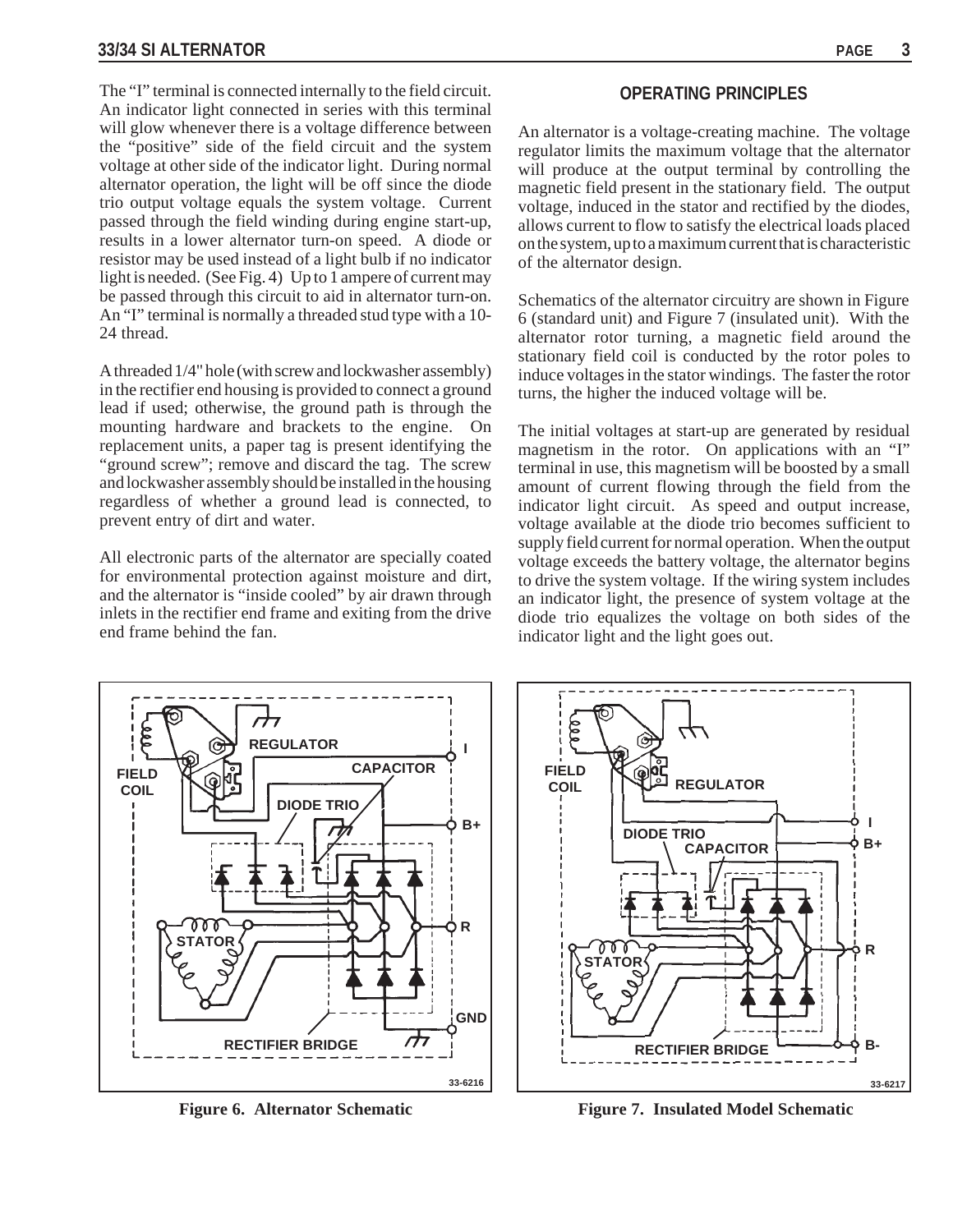While the system voltage is below the voltage regulator setting, the regulator turns on the field current and allows the alternator to produce as much output as possible for the alternator speed (rpm), temperature and system voltage. When the voltage setting is reached, the regulator turns the field current off. When the field current is turned off, the magnetic field in the rotor collapses and the alternator output voltage begins to fall. The falling voltage causes the regulator to turn the field current back on and the magnetic field to rebuild. This switching action of the regulator continues rapidly, keeping the output and system voltage very close to the voltage setting. This will continue unless the electrical demands of the system cause the system voltage to fall below the voltage setting. Should this happen, the regulator will again allow full field current to flow so that the maximum output of the alternator at the given speed, temperature and system voltage is realized.

An internal sense lead installed between the output terminal/diode heat sink and regulator stud, is used for voltage control.

## **TROUBLESHOOTING**

Trouble in the charging system will normally be indicated by one of the following:

- Indicator light "on" with engine running.
- Indicator light "off" with key on, engine not running.
- Undercharged or overcharged battery.
- Short life of light bulbs or other electric equipment caused by abnormally high system voltage.
- System voltmeter readings outside normal range.
- Incorrect or no operation of accessories connected to alternator "R" terminal.

Diagnose system as follows: (See Fig. 8)

## **A. ALL CHARGING SYSTEMS -**

## **TEST EQUIPMENT NEEDED:**

- Belt Tension Gage
- Battery State-of-Charge Indicator
- 1. Check electrical system wiring and battery terminals for poor connections or other obvious conditions that might result in shorts, opens, grounds, or high resistance. Correct as necessary.
- 2. Check alternator drive belt for proper tension. Adjust to manufacturer's specifications.
- 3. Check battery for state-of-charge. If low, recharge according to manufacturer's specifications and load test to establish serviceability. Further diagnostic tests require a known good, fully-charged battery for accurate results.



**Figure 8. Troubleshooting a 33/34 SI System**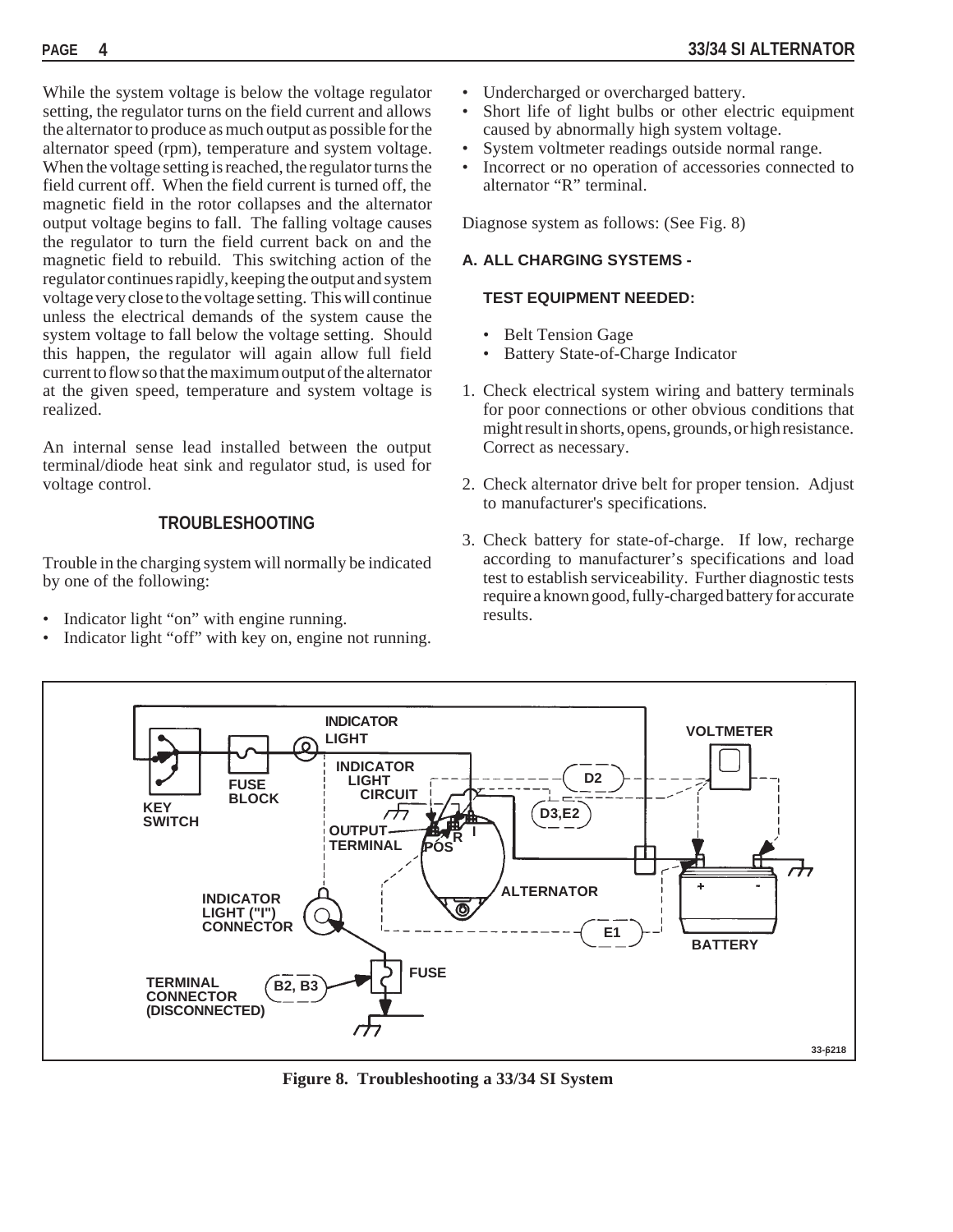## **B. SYSTEMS WITH INDICATOR LIGHT -**

### **TEST EQUIPMENT NEEDED:**

- Jumper Lead with 5-Amp Fuse
- 1. If indicator light is on with engine running:

Stop engine. Turn key switch to "run" position. Indicator light should be on. If not, go to Step 3.

Disconnect indicator light lead at alternator. This will be the "I" terminal connector.

If indicator light remains on, locate and correct shorted or grounded condition in indicator light circuit between the light and the alternator.

If indicator light goes out, light is working properly. Proceed to "C." for check of system with indicator light working properly.

2. If indicator light does not come on with the key switch in the "run" position with the engine stopped ("bulb check" mode):

Leave key in "run" position with engine stopped. Disconnect indicator light lead from alternator. This will be at the "I" terminal. Use fused (5-amp) jumper lead to ground indicator lamp circuit in harness connector to ground screw or other clean metal ground on alternator housing.

- If indicator light comes on with jumper lead in place, repair or replace alternator as described under Unit Repair.
- If indicator light does not come on with jumper lead in place, verify that alternator is properly grounded by touching jumper lead to another ground source. If lamp still does not light, locate and correct open circuit in indicator light circuit. Circuit fuse may be open or light bulb may be burned out. Correct as necessary.
- 3. If indicator light comes on while engine is running, but is not on with engine stopped and key switch in "run" position:

Leave key in "run" position with engine stopped. Disconnect indicator light lead from alternator. This will be at the "I" terminal. Use fused (5-amp) jumper lead to ground indicator lamp circuit to alternator housing.

If indicator light comes on with jumper lead in place, replace internal indicator light lead assembly or regulator as described under Unit Repair.

- If indicator light does not come on with jumper lead in place, locate and correct open circuit in indicator light circuit between battery and light. Circuit fuse may be open. (With engine running, light is being powered by alternator and grounded through other circuits connected in parallel to indicator light circuit.) Correct as necessary.
- 4. If indicator light is on with key switch in "off" position:

Disconnect indicator light circuit at alternator.

- If indicator light remains on, locate and correct shorted condition between the light and alternator.
- If indicator light goes out, diode is shorted in rectifier. Locate and replace diode as described under Unit Repair.
- **C. SYSTEMS WITH VOLTMETER, NO INDICATOR LIGHT, OR WITH LIGHT WORKING PROPERLY -**

## **TEST EQUIPMENT NEEDED:**

- Voltmeter
- 1. If battery is undercharged, indicator light remains on while vehicle is running, or system voltmeter shows operating voltage is below acceptable range:

With engine stopped and all electrical loads off, use voltmeter to check system voltage across battery terminals. Record voltage.

Start engine and run at moderate speed. Check system voltage across battery terminals with engine running.

- If voltage reading at battery terminals is different from reading showing at system voltmeter (if equipped), locate and correct cause of incorrect reading.
- If voltage is lower than reading previously recorded with engine stopped, there is no alternator output. Proceed to section on No Output.
- If voltage is higher than previous reading with engine stopped, alternator output is present. Proceed to Rated Output Check.
- 2. If battery is overcharged (as evidenced by excessive water use or electrolyte spewing from battery vents), or light bulbs or other electrical equipment have shortened life due to suspected high system voltage, or system voltmeter reads above normal range:

With fully charged battery, engine running at moderate speed and all electrical loads off, use voltmeter to check voltage at battery terminals. (Battery electrolyte temperature must be below 120°F (49°C).)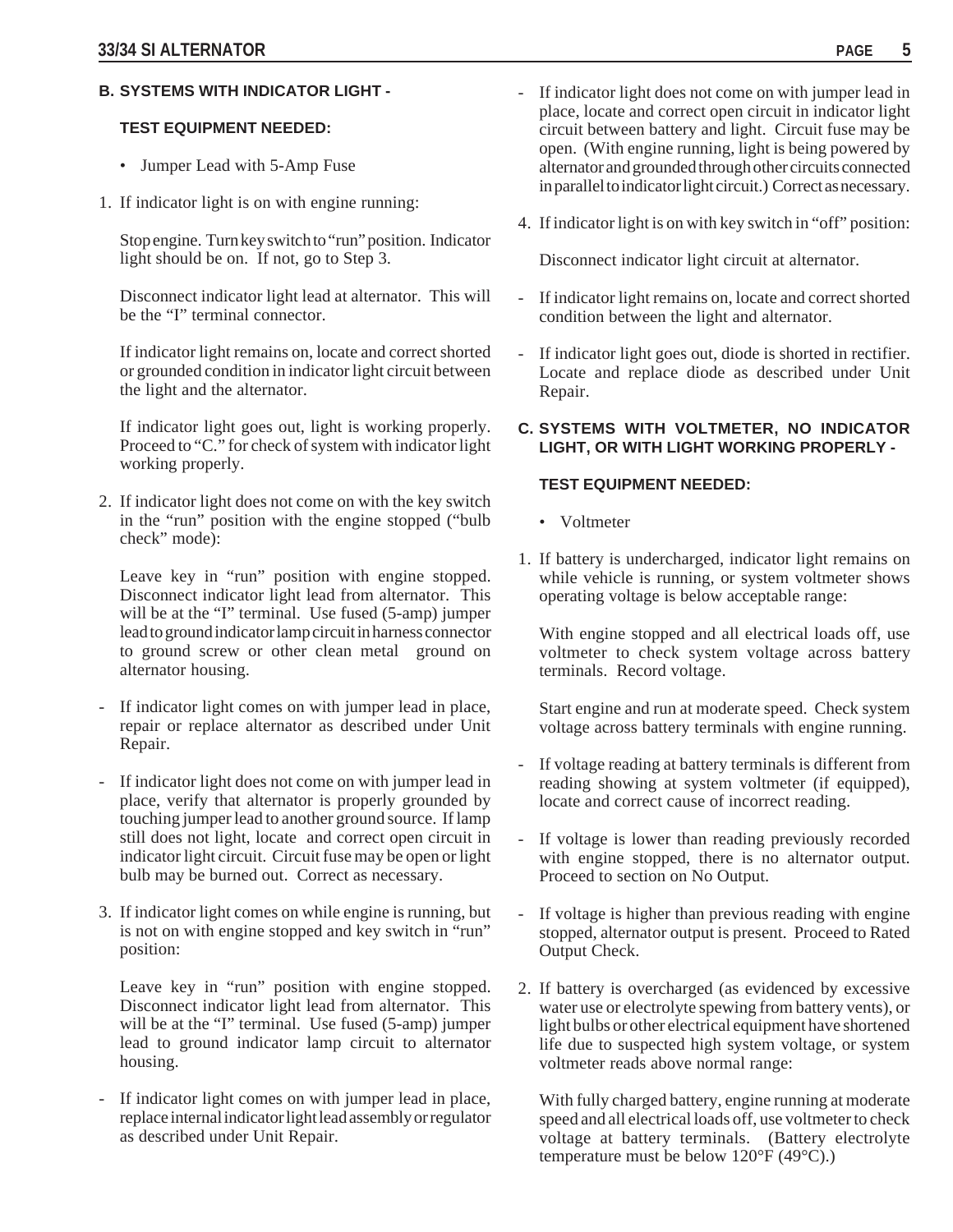For a 12-volt system, readings should be stable, around 13.5 - 14.5 volts and in no case go above 15.5 volts. For a 24-volt system, readings should be stable, around 27 - 28 volts and in no case go above 31 volts.

- One-wire system: If voltage is erratic or goes above 15.5 volts (31 volts on 24-volt system), check internal sense circuit and regulator as described under Unit Repair.

## **D. "R" TERMINAL ACCESSORY PROBLEMS**

- 1. Disconnect lead from "R" terminal.
- 2. Start engine and run at moderate speed. Check system voltage across battery terminals with engine running. Record voltage.
- 3. Use voltmeter to check voltage between "R" terminal and alternator ground screw or other clean metal ground.
- If voltage is near half of system voltage, "R" terminal output is O.K. Note that this is a pulsating signal, so some voltmeters may give an unsteady reading.
- If no voltage is present, replace diode trio assembly as described under Unit Repair.
- If the voltage is nearly the same as the alternator output voltage, check the voltage at the other small terminal. If that voltage is near half system voltage, the "R" terminal leads were connected to the "I" terminal. Connect them to the "R" (half voltage) terminal. If both terminals are near alternator output voltage, replace the diode trio assembly, unless internally both terminals are wired to the same place. In that case, rewire the "R" terminal to the rectifier bridge stud as shown in Unit Repair section.

## **E. NO OUTPUT**

## **TEST EQUIPMENT NEEDED:**

- Voltmeter
- Jumper Lead (18 ga. min; no fuse)

Note that 33/34 SI alternators must be connected to a battery for the voltage sensing circuit to allow initial turn on (refer to section on Features). When properly connected and system checks indicate a "no output" condition, use the following steps to determine if the alternator requires repair:

## **I** IMPORTANT

1. For alternators without an "I" terminal in use, battery positive voltage at the output terminal and residual magnetism in rotor are necessary for alternator to turn on. With engine stopped, use voltmeter to verify that battery voltage is present in cable at output terminal. If not, locate and correct cause of voltage loss.

Residual magnetism in the rotor is sometimes lost during servicing of the alternator. The rotor can normally be remagnetized without removing alternator from application.

**CAUTION: Do not allow jumper lead to be accidentally grounded while connected to battery terminal. If the free end of this lead is accidentally touched to the alternator housing or other grounded areas, the jumper lead may quickly get hot enough to cause a skin burn or to damage the jumper lead. Keep jumper lead carefully insulated from grounding during this procedure.**

To remagnetize rotor, make sure the normal connections are made to the alternator output terminal and to the ground circuit. Disconnect the wiring harness from the "R" terminal. Momentarily connect a jumper lead from battery positive to the alternator "R" (or unused "I") terminal. (See Fig. 42) This will cause field current to momentarily flow through the field windings in the proper direction and restore magnetism. Reconnect wiring harness to "R" terminal, then recheck alternator for output.

- 2. For systems with an "I" terminal in use, the indicator light current at this terminal will establish normal magnetism at each engine start-up. Such systems may depend on this current to help ensure a low turn-on speed of the alternator. With engine stopped and key switch in "run" position, use voltmeter to check for voltage present at this terminal. With "I" terminal connected and indicator lamp on, voltage will be less than battery voltage. If necessary, disconnect wiring at "I" terminal to make this check, check for battery voltage in harness wire. If voltage is present, proceed to Step 3. If no voltage is present, check "I" terminal circuit for cause of voltage loss (bulb may be burned out). Correct as necessary.
- 3. If no conditions have been found that might prevent the alternator from turning on (Step 1 or 2), remove alternator from engine in accordance with engine manufacturer's instructions and proceed to Unit Repair.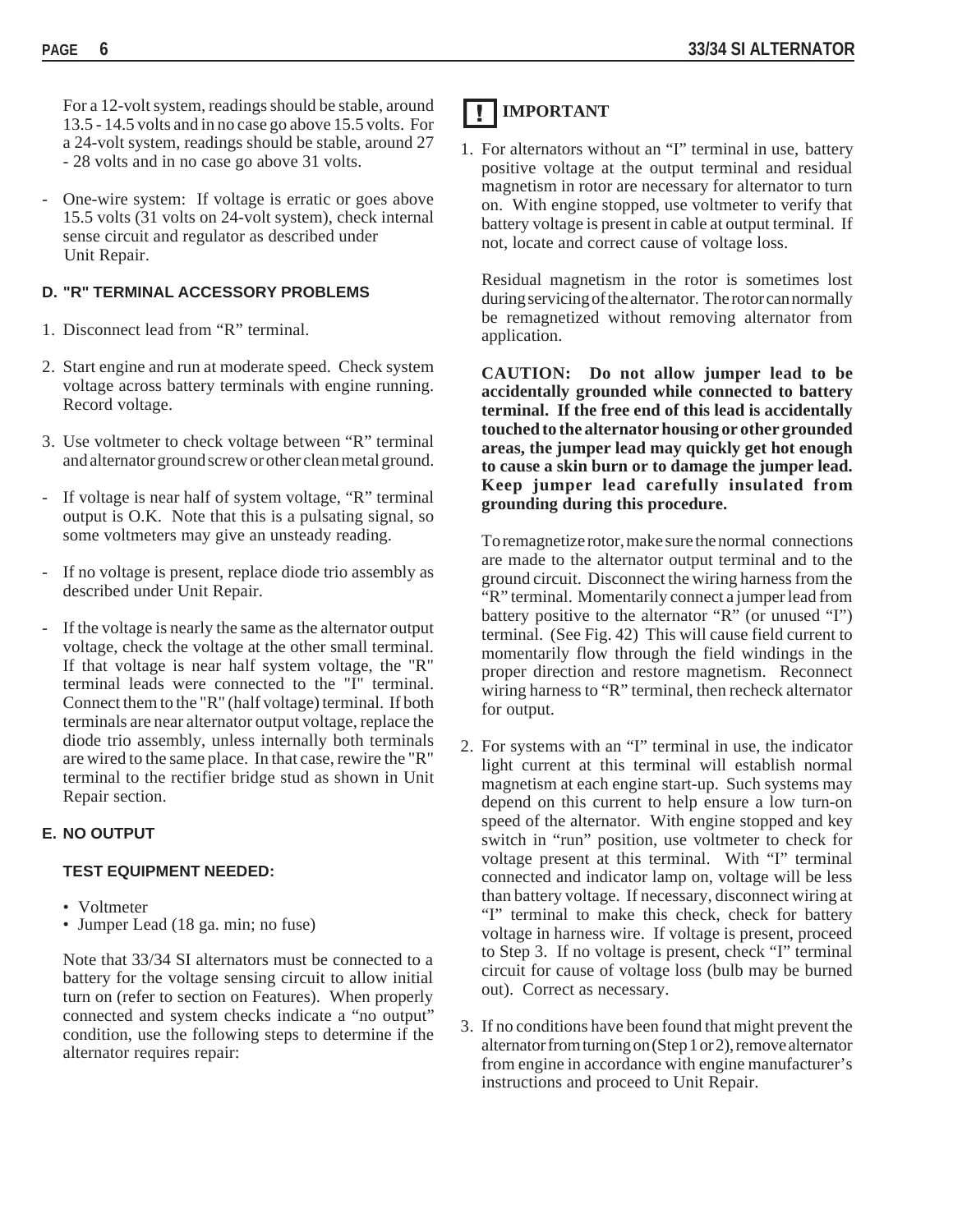

**Figure 9. Rated Output Check**

## **F. RATED OUTPUT CHECK**

### **TEST EQUIPMENT NEEDED:**

- Voltmeter
- Ammeter (current capability at least 15 amperes higher than alternator rating)
- Variable Carbon Pile Load Test

**CAUTION: Failure to disconnect grounded battery cable at battery before removing or attaching battery cable at alternator output terminal may result in an injury. If a tool is shorted to the battery cable connector at the output terminal, the tool can quickly heat enough to cause a skin burn or the tool or cable may be damaged.**

- 1. Refer to Fig. 9 for test equipment hookups as described in following steps. If inductive pickup ("clamp on") type ammeter is used, place current clamp on alternator output lead and skip to Step 4. If series ammeter is used, disconnect grounded battery cable at battery first.
- 2. Install ammeter in series with alternator output terminal.
- 3. Reconnect grounded battery cable at battery.
- 4. **NOTICE:** When a 12-volt carbon pile load test is used to diagnose a 24-volt system attach load test only to 12-

volt potential in battery pack. Attaching a 12-volt load test to a 24-volt potential will damage the load test.

With load turned off, attach carbon pile load test across battery.

- 5. Attach voltmeter lead to grounded battery terminal, observing proper polarity for system. Leave other voltmeter lead open for checks at various points.
- 6. Check and record voltage at battery terminal. For multi-battery systems, check voltage of battery set connected as if in battery charging mode.
- 7. With all system electrical loads off, start engine and run at moderate speed (rpm). Alternator speed should be near 5,000 rpm.
- 8. Recheck voltage at battery terminal. Voltage should be higher than previous reading, but below 15.5 volts on 12-volt system (31 volts on 24 volt system).
- If reading is lower than previous reading (Step 6), refer to section on No Output.
- If reading is higher than 15.5 volts on 12-volt system (31 volts on 24-volt system), refer to section on High Voltage Output.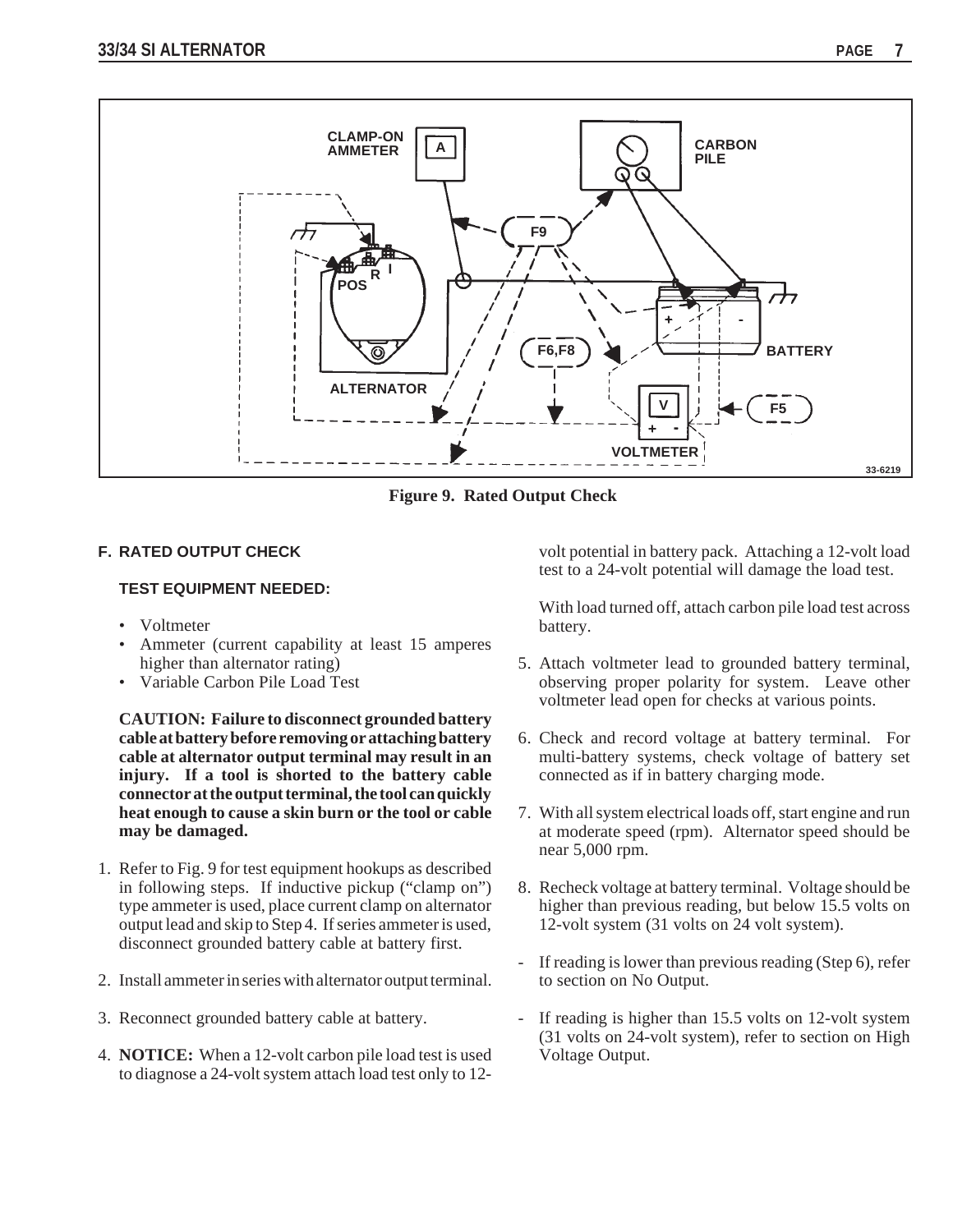9. Turn carbon pile load on and adjust to obtain maximum alternator output on ammeter. Record maximum output.

With alternator still running at maximum output, check and record voltage drop in ground circuit between alternator housing and grounded battery terminal. Then check voltage drop from output terminal to battery positive. Turn carbon pile load off.

Maximum ampere output should be within 15 amps of output rating stamped on alternator identification plate, or as listed in Specifications section of this manual. Voltage drop should be 0.25 volts or less for each voltage drop test on 12-volt system (0.5 volts or less on 24-volt system).

- If ground circuit voltage drop is over 0.25 volts on 12volt system (0.5 volts on 24-volt system), clean and tighten all ground circuit connections. If this does not correct excessive voltage drop, check ground circuit cables for improper sizing or high resistance conditions. Correct as necessary.
- If within 15 amps of rating, alternator is good. Look elsewhere for cause of problem.
- If more than 15 amps below rating, repair or replace alternator.

## **REGULATOR "QUICK CHECK"**

**NOTICE:** On some alternators on certain engine configurations, a 1.5µf capacitor has been installed to the output terminal and attached with a cover screw. Remove the capacitor (DRA 1985444) before performing "Regulator Quick Check."

A "No Output" condition may be caused by a defective regulator. This can be determined by the following procedure.

**CAUTION: Do not allow jumper lead or probe to touch strap or battery while connected to ground. If the free end of this lead is accidentally touched to battery voltage, the jumper lead may quickly get hot enough to cause a skin burn or to damage the jumper lead. Keep jumper lead carefully insulated from battery and alternator voltage surfaces during this procedure.**

Install and hook up alternator (Fig. 10) in test bench (at least 5 hp) and remove rectifier cover plate. Attach one end of a test lead to alternator ground and the other to a sharp test probe (Fig. 11). Spin alternator at approximately 2,000 rpm and touch probe to insulated field ground terminal under the insulation at regulator (not on screw head). Be sure probe touches metal terminal through the protective coating!



**Figure 10. Test Bench Schematic**



**Figure 11. Regulator "Quick Check"**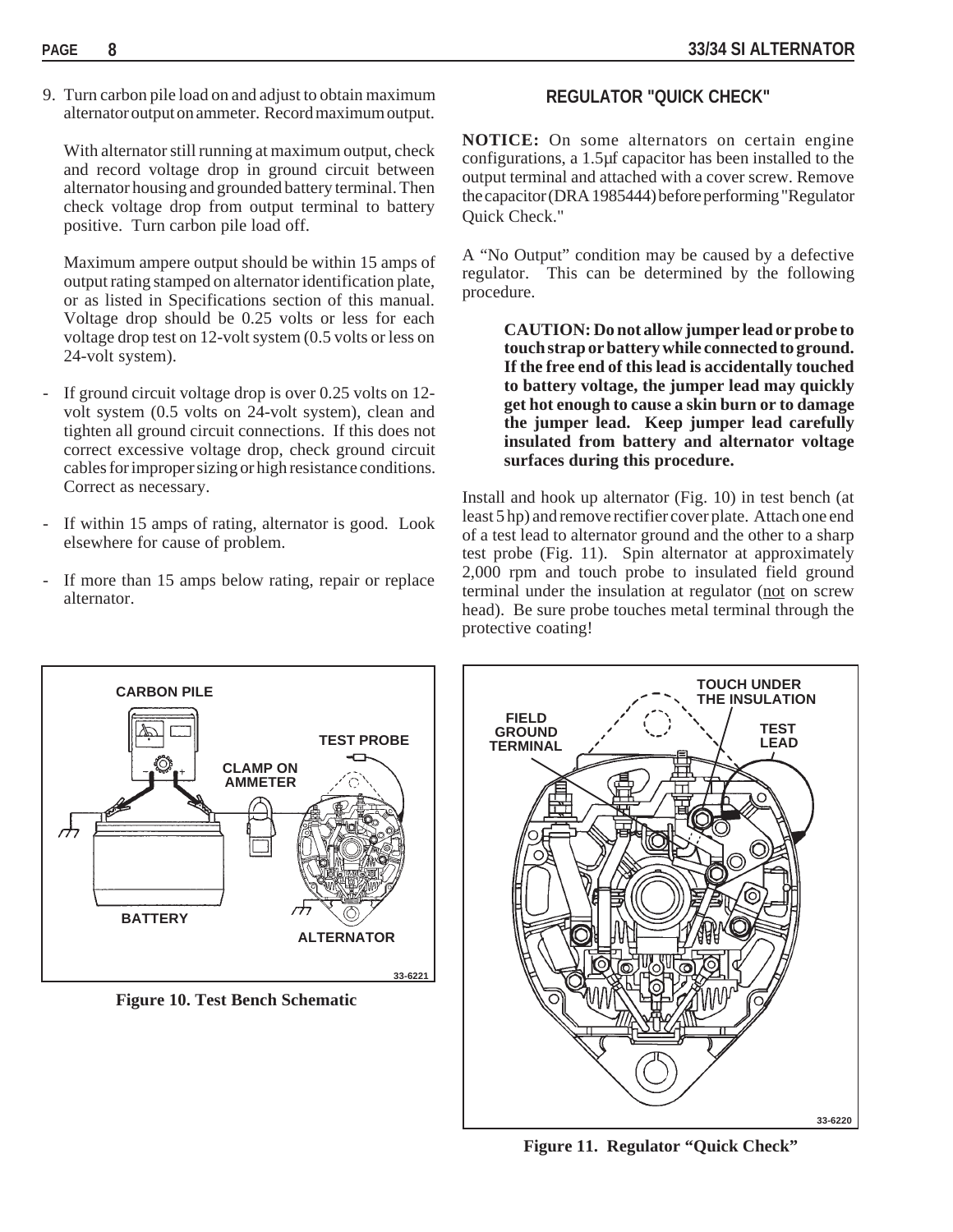If ammeter shows 20 amps or more and drops to zero when probe is removed, replace the regulator and test field coil for shorts or grounds.

If no output, remove alternator and make bench checks.

## **ALTERNATOR UNIT REPAIR**

**CAUTION: Disconnect grounded cable at battery before removing or attaching battery cable at alternator output terminal. Otherwise, a tool shorted to the battery cable at the output terminal can quickly heat enough to cause a skin burn or damage the tool or cable.**

**NOTICE:** Always reinstall fasteners at original location. If necessary to replace fasteners, use only correct part number or equivalent.

- If correct part number is not available, use only equal size and strength. For alternator internal fasteners, refer to Delco Remy Standard Hardware Fasteners section in Service Parts Catalog.
- Fasteners that are NOT to be reused will be noted in procedure.
- Fasteners requiring thread locking compound will be noted in procedure.
- Use specified torque values when shown.



**Figure 12. Electronics Compartment**

## **CAUTION: Using or replacing fasteners in any other manner could result in part or system damage.**

If diagnosis determines that alternator repair is needed, remove alternator from engine according to manufacturer's instructions.

## **DISASSEMBLY AND BENCH CHECKS**

### **TEST EQUIPMENT NEEDED:**

- Multimeter
- Regulator Tester

## **ALTERNATOR**

**NOTICE:** On some alternators on certain engine configurations, a 1.5µf capacitor has been installed to the output terminal and attached with a cover screw. Remove the capacitor (DRA 1985444) before performing "Regulatror Quick Check."

- 1. Remove screws (216) and rectifier end plate (15) to expose electronics compartment. (See Fig. 12)
- 2. Inspect electronics compartment for contamination, for shorted or grounded wires, and for loose connections. If contamination is present, clean and dry compartment before proceeding. The protective coating on all electronic components is a good insulator and must be scraped off to get a good contact for test equipment probes.



**Figure 13 Checking Field Coil Resistance**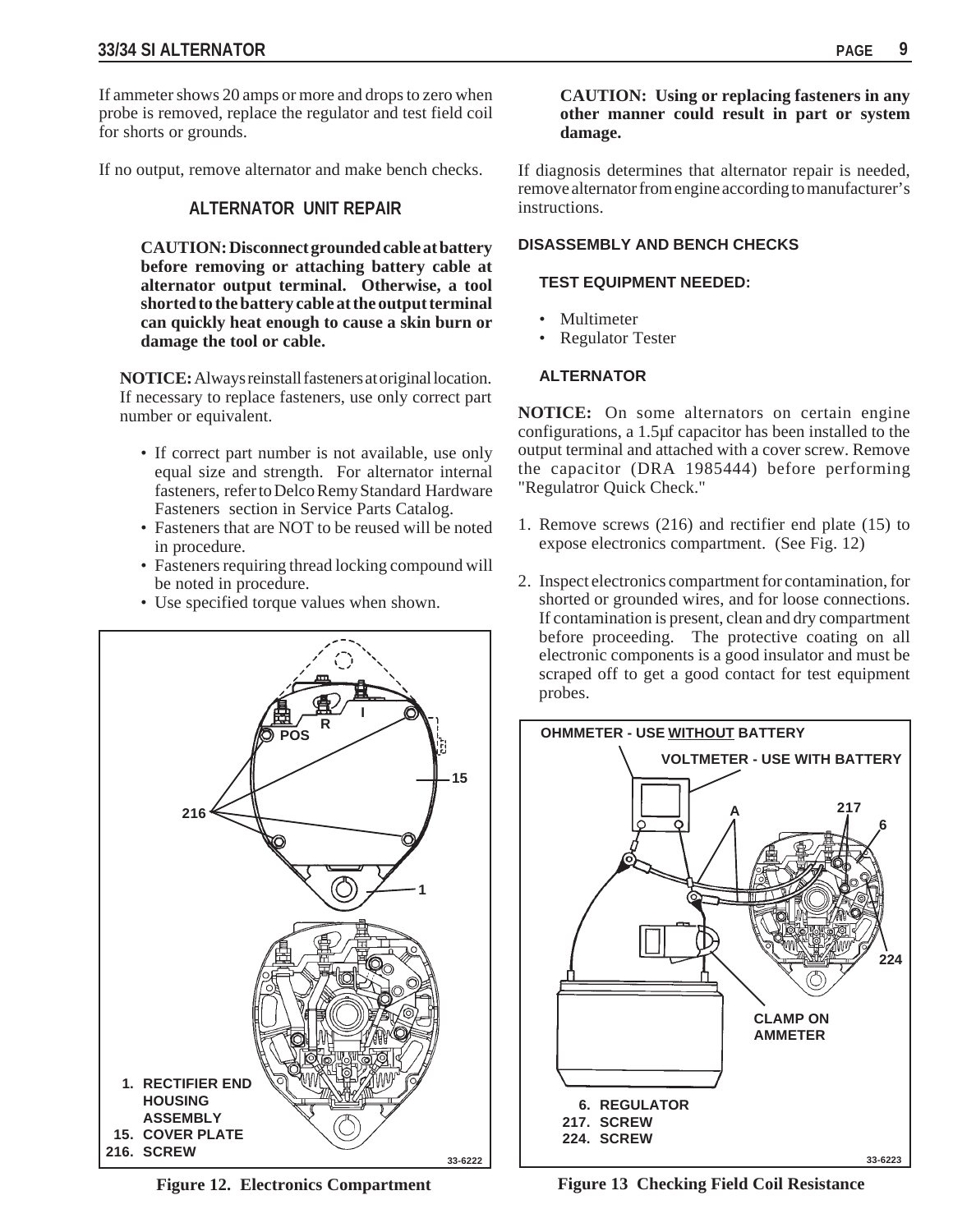## **FIELD COIL**

3. Disconnect 2 field leads (A) from regulator (6) (See Fig. 13), by removing 2 insulated regulator attachment screws (217). Use ohmmeter (or voltmeter, ammeter and battery) to check resistance of field coil.

Compare to Field Check ohms (or volts and amps) in Specifications at the end of this manual or from Service Specification Bulletin. If outside specifications, replace field coil as described later in this manual.

## **DIODE TRIO**

4. To check the diode trio (7), remove it from the electronics compartment by detaching the 3 nuts (218), stator leads (B) and attaching screw (217). **Note that the insulating washer on the screw is assembled over the top of the diode trio connector.** Discard screw if insulation is fractured during removal.



**Figure 14. Electrical Check of Diode Trio**

Use ohmmeter or diode check function on multimeter to check diode trio (7). (See Fig. 14) Place negative ohmmeter lead on the regulator strap and the positive lead to check continuity to each of the three rectifier bridge straps. All three readings should indicate continuity. Reverse the ohmmeter leads and perform checks again. Reading should all indicate open circuits.

- If all readings are proper, diode trio is good.
- If any reading is wrong, replace diode trio.

## **CAPACITOR**

5. Remove capacitor (12) by removing the remaining two attachment screws (224) and screw (226) sliding out capacitor. (A sharp tool may be used to break varnish seal.)



**Figure 15. Electrical Check of Capacitor**

Using continuity check mode (diode check mode on digital meter), check for a shorted capacitor by touching ohmmeter leads to capacitor lead (F) and grounding tab (T). (See Fig. 15) This check should show an open circuit.

## **REGULATOR**

6. To remove regulator (6) for testing, remove sense lead nut (218), bridge to regulator stud connector (219) and 2 screws (217) if not removed previously and screw (224). Disconnect "I" terminal sense lead strap to allow regulator removal. (See Fig. 16) Note: Discard insulated screw if insulation is fractured during removal.



**Figure 16. Removing Regulator**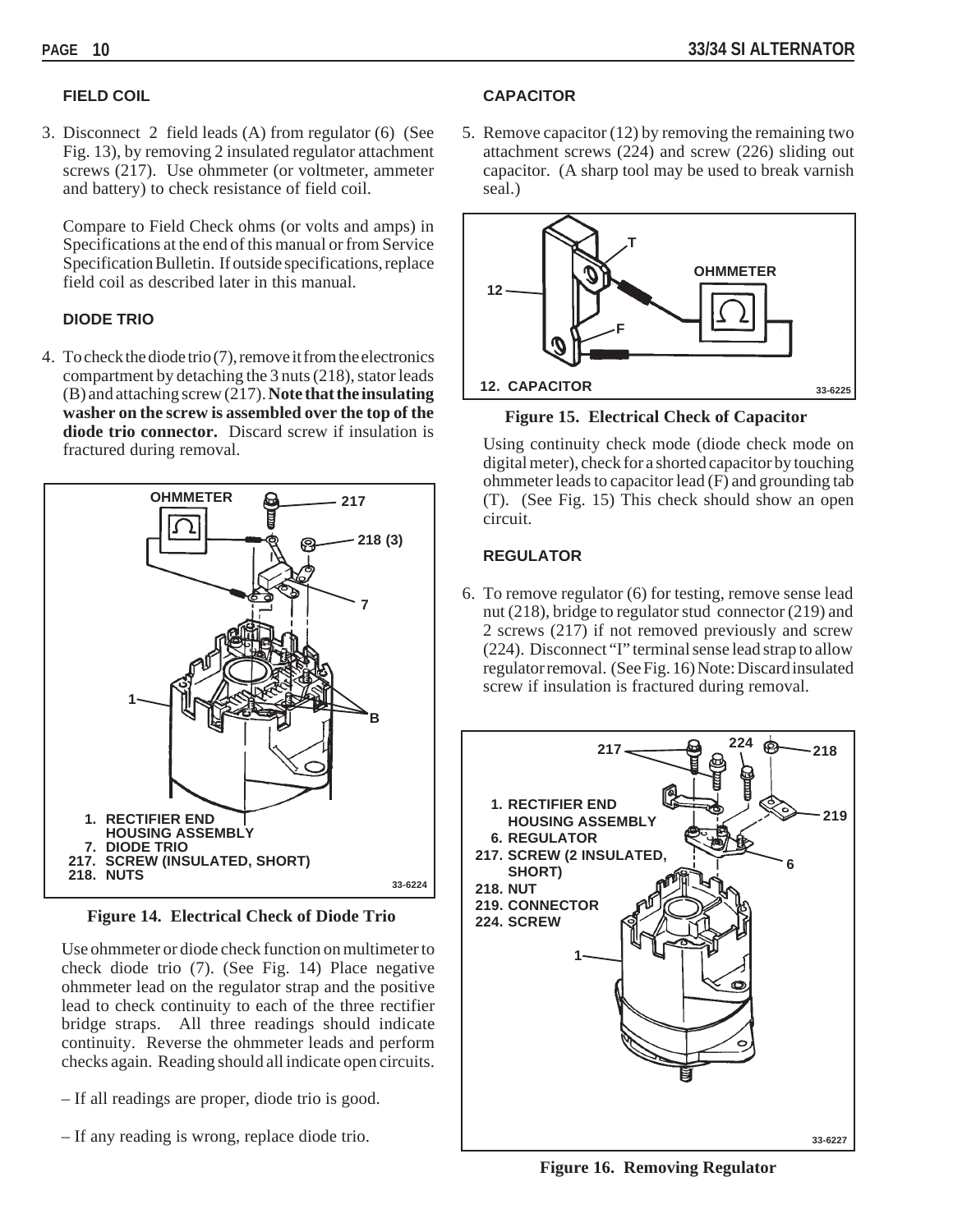Check regulator on approved tester for SI type regulators. If regulator tests "good", return it to service. If it tests "bad", replace it. Install regulator as described later in this section.

## **RECTIFIER BRIDGE**

7. Use the ohmmeter or (for digital meters) the diode check function of the multimeter to check the rectifier bridge (8). Bridge may be checked in place in the RE housing (1).

All terminals must be disconnected from the threaded phase studs. "R" terminal and output terminal straps (198 &186) may be raised approximately one inch (2.5 cm) above rectifier for removal of diode trio (7) or rectifier bridge (8).

Check 6 diodes as follows:

Place negative ohmmeter lead on grounded heat sink. Touch positive ohmmeter lead firmly to metal diode clips that surround each of the 3 threaded studs. All 3 readings should be the same, and indicate open circuits. Switch leads and repeat. All 3 new readings should Exercise continuity. (Fig. 17) **remove bridge, remove nut (218)**, nut (199) and relay indicate continuity. (Fig. 17)



**Figure 17. Electrical Check of Rectifier Bridge**

Repeat checks using insulated (positive) heat sink in place of grounded heat sink. With negative ohmmeter lead on insulated heat sink, all 3 readings should indicate continuity. Switch leads and repeat. All 3 new readings should indicate open circuits.

- If all readings are correct, the rectifier bridge is good.
- If any reading is wrong, an open or shorted diode is indicated and rectifier bridge should be replaced. To



**Figure 18. Checking Stator Windings**

strap (198) from regulator stud (193), two bridge attaching screws (226), and insulated capacitor attaching screw (224). Lift capacitor (12) and rectifier bridge  $(8)$ from SRE housing (Fig. 18).

## **STATOR**

8. Disconnect the 3 stator phase leads (B) from the diode bridge studs by removing 3 nuts (218). Use continuity check function of ohmmeter to check stator windings. (See Fig. 18) Place one meter lead on one of the stator phase lead connectors and check for continuity to each of the other two stator leads. There should be continuity to both. If not, one or more of the stator coils is open; replace the stator as described later in this section.

To check for grounds, again touch one meter lead to one of the stator phase leads, and touch the other meter lead to clean metal ground on the alternator housing. There should not be continuity. If there is continuity, the stator is grounded and should be replaced as described later in this section.

It is not possible to detect shorted stator windings with ordinary shop equipment. However, if all other electrical checks are normal and the alternator has exhibited low output, shorted stator windings may be the cause. In such cases, replace the stator as described later in this section.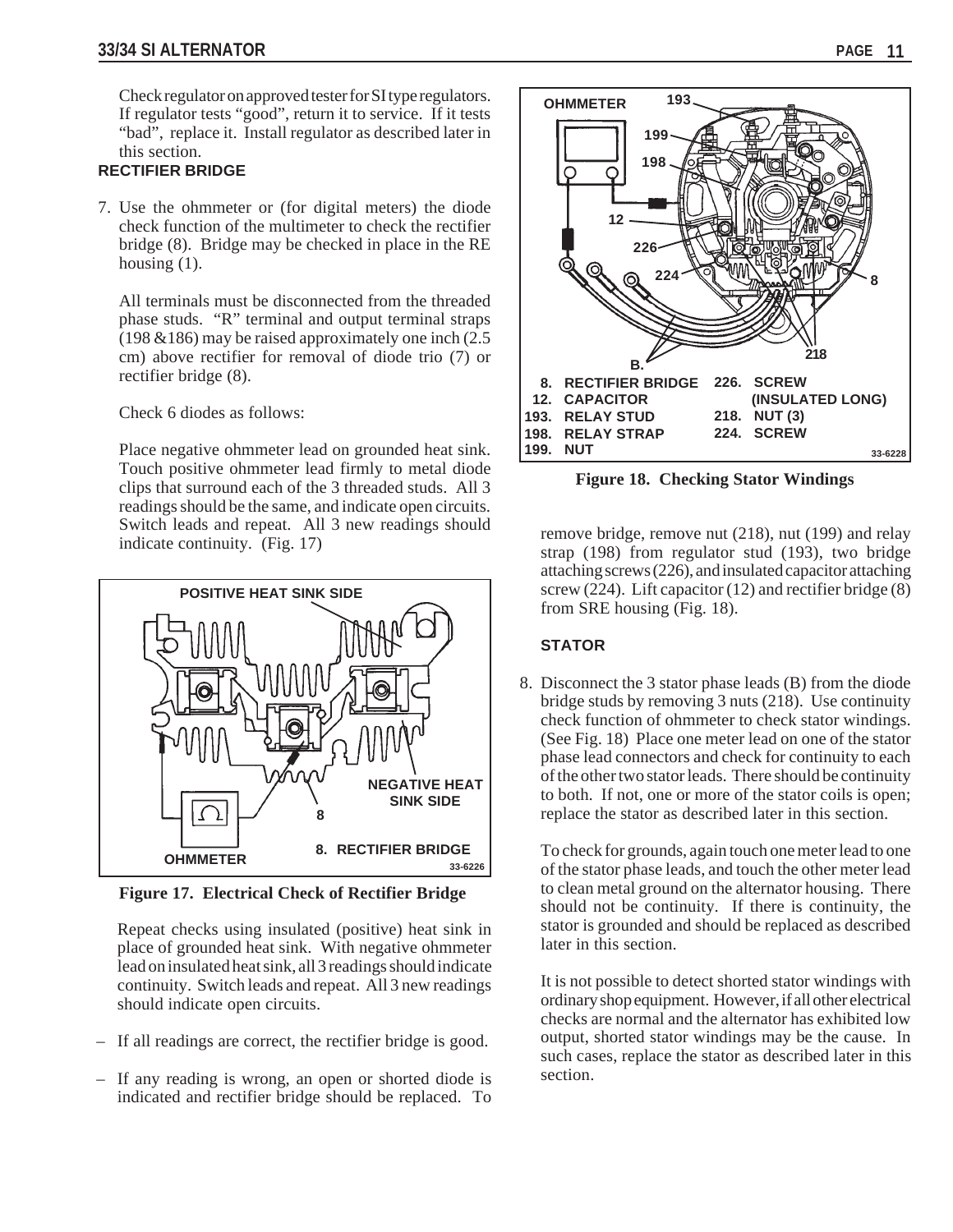## **FINAL DISASSEMBLY**

 **NOTICE:** Do not damage exposed stator or field windings. Bumping or scraping these windings may break the insulation and leave a place for a short circuit or ground to develop later, causing the alternator to fail. Protect the windings from damage by careful handling.

9. To replace the field coil (9), stator assembly (11), rotor assembly (10), or drive end (5) or rectifier end bearings (2), the drive end frame assembly must be separated from the rectifier end housing. (Fig. 19) Use 5/16" hex wrench or 5/16" hex drive, in the end of the shaft, to hold while removing shaft nut (211). Remove washer (212), pulley (14), and fan (13).



**Figure 19. Alternator Disassembly**

10. Remove the 4 thru bolts (213). Carefully separate the drive end housing (4) from the stator (11) and rectifier end housing (1), taking care not to damage stator windings. (See Fig. 20)

**NOTICE:** Rectifier bridge must be removed before removing stator. (See Paragraph 7 and Fig. 18) To remove stator (11) from rectifier end housing (1), be sure all 3 stator leads are disconnected from diode bridge studs in electronics compartment. Pry stator and housing apart carefully. Guide stator leads and grommet (C) through well as stator is pulled from housing. It may be necessary to push on grommet with a blunt instrument to unseat it from the housing. (See Fig. 21)



**Figure 20. Separating Housings**



**Figure 21. Removing Stator**

- 11. To remove field coil and support (9) from rectifier end housing, (See Fig. 22) remove 4 field coil and support attaching screws (221). Lift coil and support from housing, while guiding field leads through hole.
- 12. To remove rectifier end bearing (2) from RE housing (1), (See Fig. 23) use small screwdriver at slot to pry plug (222) from housing.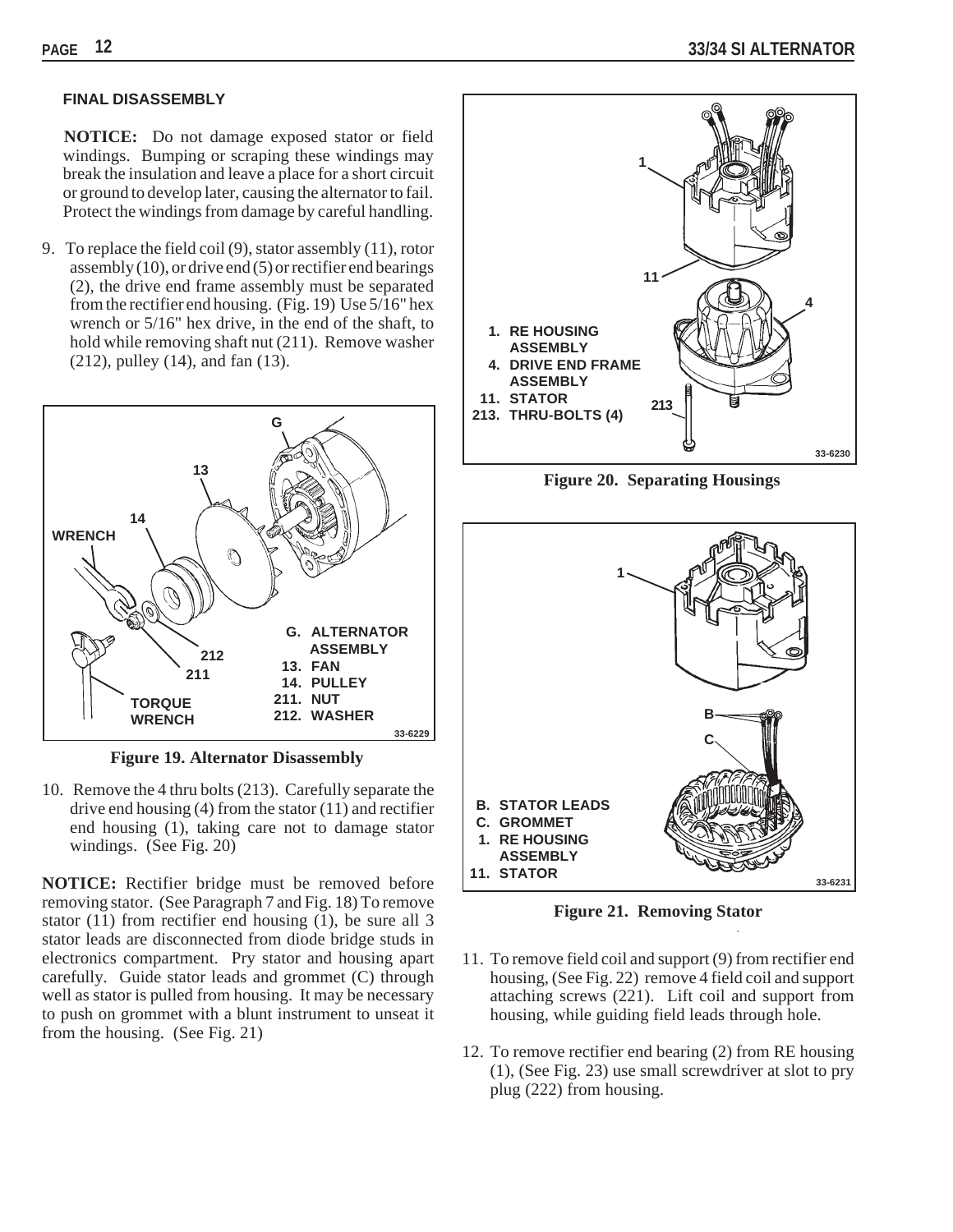



**Figure 22. Removing Field Coil**



**Figure 23. Removing Rectifier End Bearing**

**NOTICE:** Do not drive bearing out with hammer or other tool. Use arbor press to push bearing from housing.

Wipe excess grease from bearing well, then press bearing through to inside of housing.

- 13. If bearing inner race (3) appears to be worn or rough, remove from rotor shaft with a suitable puller.
- 14. To replace rotor (10) or drive end bearing (5), (See Fig. 24) remove 4 bearing retainer attachment screws (214) from outside of housing (4). Lift rotor with bearing from housing, then pull bearing off of rotor shaft. If inside collar (215) appears rough or damaged, pull collar from shaft.

**NOTICE:** Do not drive mounting hinge bushing from lug on rectifier end housing with a hammer or other tool. Use arbor press or vise to remove and replace bushing.

15. To remove mounting hinge bushing (17) from lug on rectifier end housing (1), Press bushing from housing using arbor press with suitable tool.



**Figure 24. Disassembly of Drive End Components**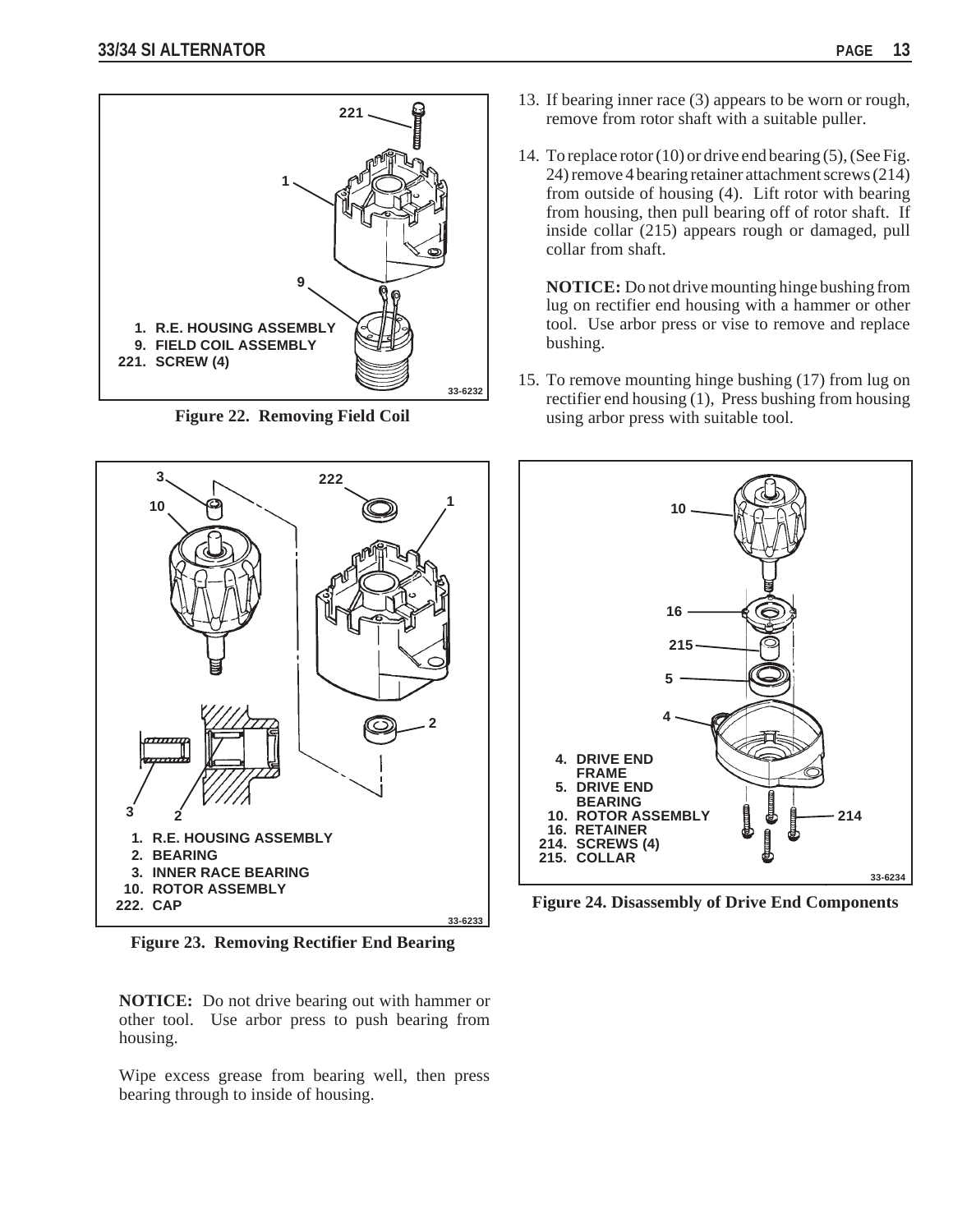## **ALTERNATOR ASSEMBLY**

### **ASSEMBLY OF DE FRAME AND ROTOR**

## **INSTALL OR CONNECT**

- 1. Press inner race for rectifier end bearing (3) onto short end of rotor shaft. Stop when race is 3.7 mm (.15 in.) above end of shaft. (See Fig. 25)
- 2. Press inside collar (215) onto rotor shaft until collar is against shoulder on rotor (10). Place retainer plate (16) onto collar (flanged side of retainer will face away from rotor, toward bearing). Using open tube that bears only on inner race of bearing, press new DE bearing (5) onto rotor shaft until bearing is against collar.



**Figure 25. Rotor Assembly**

- 3. Insert bearing (5) (on rotor shaft) into bearing well in drive end frame (4). (See Fig. 26) Bearing will be a snug fit, but should slip in easily when properly aligned. Lubricate outside of bearing very lightly with ball and roller bearing lubricant (1948791) if necessary to facilitate assembly.
- 4. Hold drive end assembly with long end of rotor shaft down so that bearing retainer plate (16) falls against housing, then align retainer with screw holes. (See Fig. 26) Start each of the four retainer attaching screws (214), then tighten screws gradually in sequence to pull retainer squarely against bearing.



**Figure 26. Installing Rotor in Drive End Frame**

#### 1Ð **TIGHTEN**

Bearing retainer attaching screws (214) to 5 N.m (45 lb. in.).

## **IMPORTANT**

To allow access for later installation of thru bolts (213), do not assemble fan and pulley to drive end assembly at this time.

## **ASSEMBLY OF RECTIFIER END HOUSING AND COMPONENTS**



5. Lightly lubricate outside surface of hinge bushing (17). Press hinge bushing into hole in lug on rectifier end housing (1). Install bushing flush with inside of lug to allow maximum distance between two hinge lugs for mounting. Final position of hinge bushing will be adjusted during mounting. (See Fig. 27)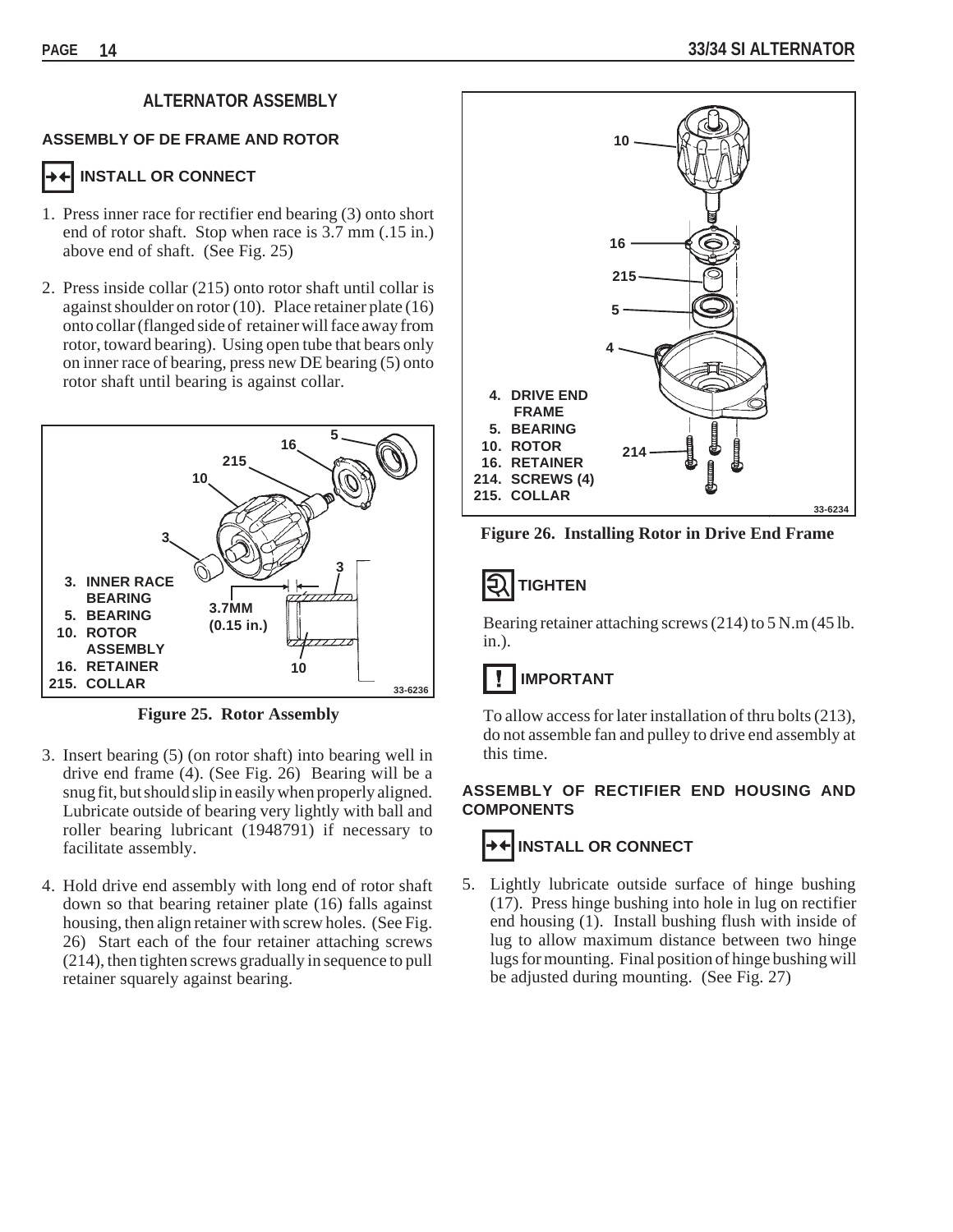

**Figure 27. Installing Mounting Hinge Bushing**

6. Position new bearing (2) into rectifier end housing (1) with seal toward rotor assembly (10) as assembled. Press bearing outer race into housing center hole until flush with machined face inside housing. (See Fig. 28) Push plug (222) into end of housing until outside edges are flush with edge of RE housing.



**Figure 28. Installing Rectifier End Bearing**

- 7. Add ball and roller bearing lubricant (1948791) until cavity between plug (222) and bearing outer race (2) is about half full, placing grease so that it touches the edge of the bearing outer race in several places around the outside of the bearing. Cover opening with tape to prevent contamination.
- 8. Turn leads so that they will be properly positioned after installation. (See Fig. 29) Place field coil and support (9) into rectifier end housing (1), guiding leads through hole into electronics compartment and aligning mounting holes in support with screw holes in rectifier housing. Ensure leads do not touch housing. Install 4 field coil and support attachment screws (221). (3 screws used in early production)



**Figure 29. Installing Field Coil**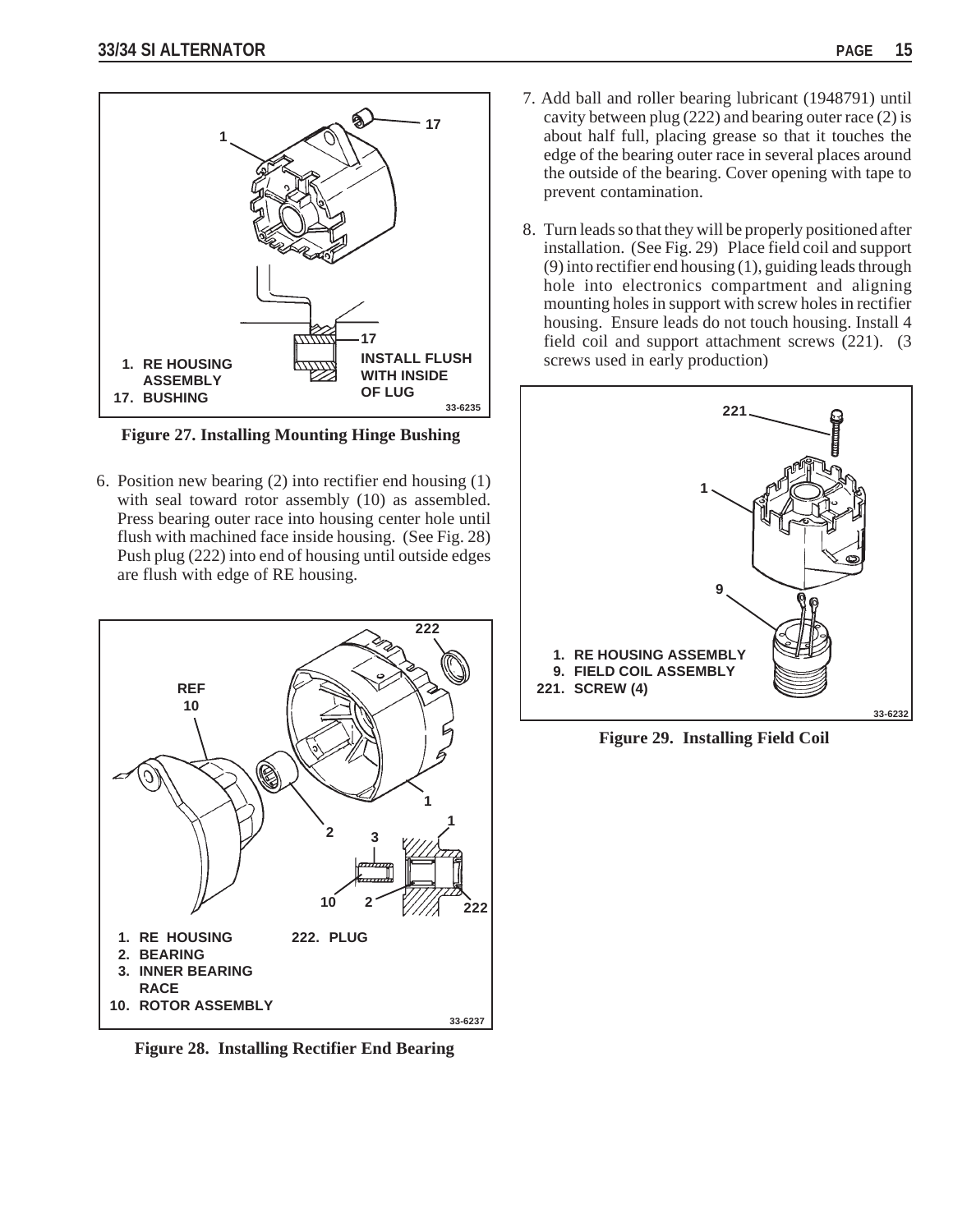## **TIGHTEN**

Field coil and support attachment screws (217) to 6.2 N.m (55 lb. in.).

## **INSTALL OR CONNECT**

**NOTICE:** Handle stator with care to avoid bending windings or breaking varnish insulation on windings. If windings are damaged before or during installation, they may become shorted and cause reduced alternator output. Stator must be installed before rectifier.

9. Straighten stator leads (B) to ease installation. Lubricate grommet (C) on stator leads lightly with petroleum jelly. Welded junction connector on some stators must be positioned straight up from windings to prevent grounding to housing or rotor when alternator is assembled. Straighten stator lead wires all the way to the windings and insert through well in housing into electronics compartment. (See Fig. 30)

Align thru-bolt holes in stator (11) with those in RE housing (1). Push stator into housing far enough to hold it in place, being sure grommet (C) on wires is inserted into well in housing at the same time. Stator lead wires should be stiff enough to push grommet into



**Figure 30. Installing Stator**

well as stator is installed (if not, carefully push on grommet with a blunt instrument to seat it in the well). The stator must be fully seated in housing at this time. Note: If necessary, place wood blocks on opposite corners of the stator frame and use arbor press (or tap blocks with hammer) to seat stator frame against rectifier end housing. Do not push against windings!

10. Rectifier bridge (8) to RE housing (1). Install one rectifier bridge attaching screw (224) through grounded heat sink into RE housing. (Fig. 31) Finger tighten.



**Figure 31. Installing Rectifier Bridge**

- 11. Capacitor (12) to holes in end of rectifier bridge (8) (Fig. 32) Install ground screw (224) through capacitor (12), grounded heat sink, and into RE housing. Finger tighten.
- 12. Output strap (186) over insulated rectifier and capacitor holes. (If new output terminal assembly, install per instructions in package.)
- 13. Insulated capacitor attaching screw (226), through output strap (186), capacitor connector (12), and into RE housing. Finger tighten.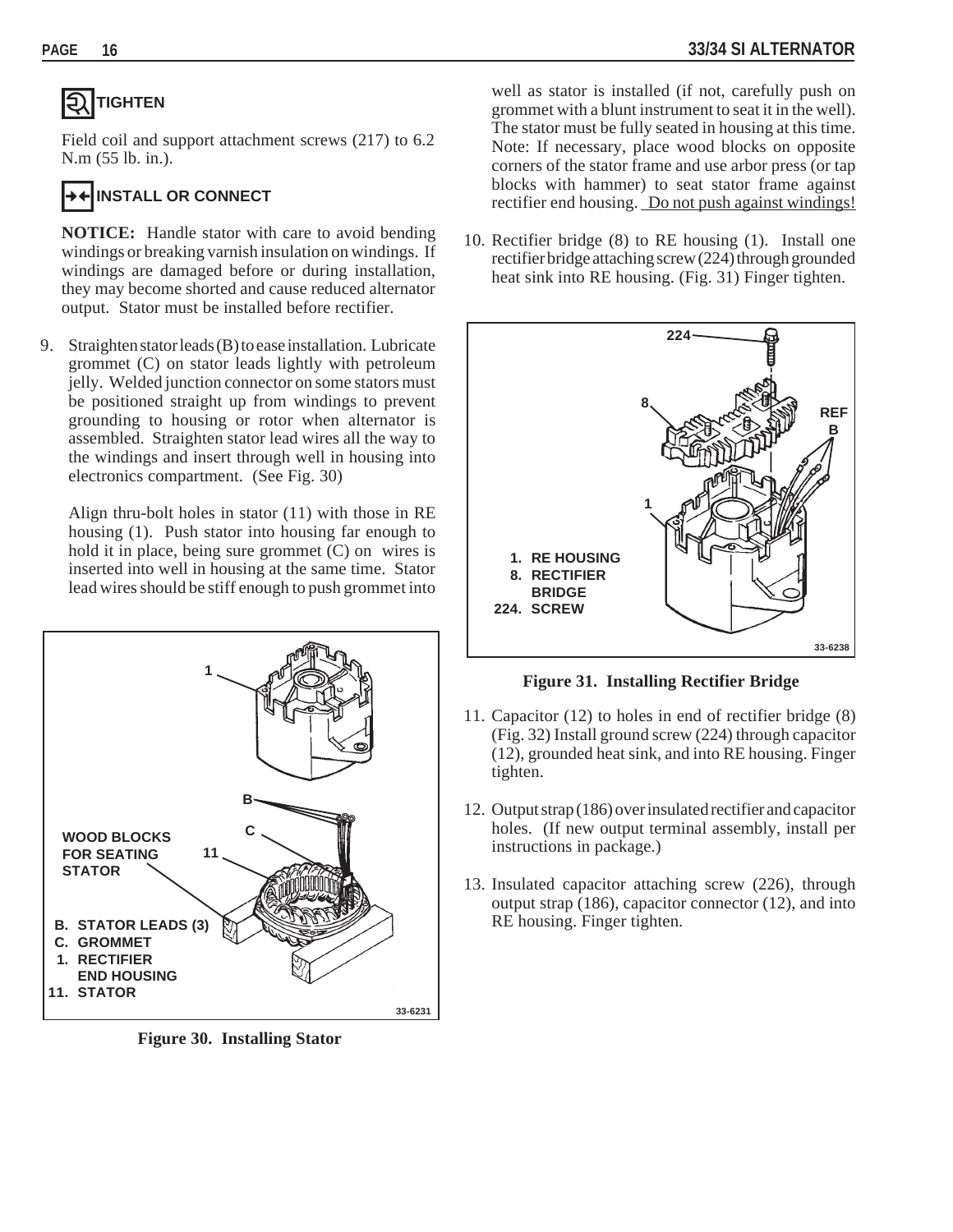

**Figure 32. Installing Output Terminal and Capacitor**



Regulator mounting area for presence of grease or dirt (Fig. 33). Good electrical contact is necessary in this area.

**NOTICE:** Do not immerse or wet regulator with solvent. Internal damage to regulator could result.

## **CLEAN**

Regulator mounting bosses in RE housing, metal base plate and contact rings on regulator by wiping with dry cloth.

## **INSTALL OR CONNECT**

- 14. Regulator (6) with terminal cover (220) assembled to RE housing (1) with regulator attaching screw (224) (grounding). (See Fig. 33) Finger tighten.
- 15. One field coil lead terminal (A) over regulator (6) mounting hole closest to terminal. (Ensure leads do not touch edge of frame hole.)
- 16. Insulated screw (217) through lead terminal (A) and regulator (6) into rectifier end housing (1). Finger tighten.



**Figure 33. Installing Regulator**

- 17. Bridge to regulator stud connector (219) over threaded stud of regulator (6) with nut (218). Finger tighten.
- 18. Diode trio (7) on to 3 threaded studs on rectifier bridge (8).
- 19. Insulated screw (217) through indicator strap (208) hole, long leg of diode trio (7) and other field coil lead terminal (A) into regulator (6) unused hole and into R.E. housing. (See Fig. 34) Finger tighten.



**Figure 34. Installing Diode Trio and Sense Connector**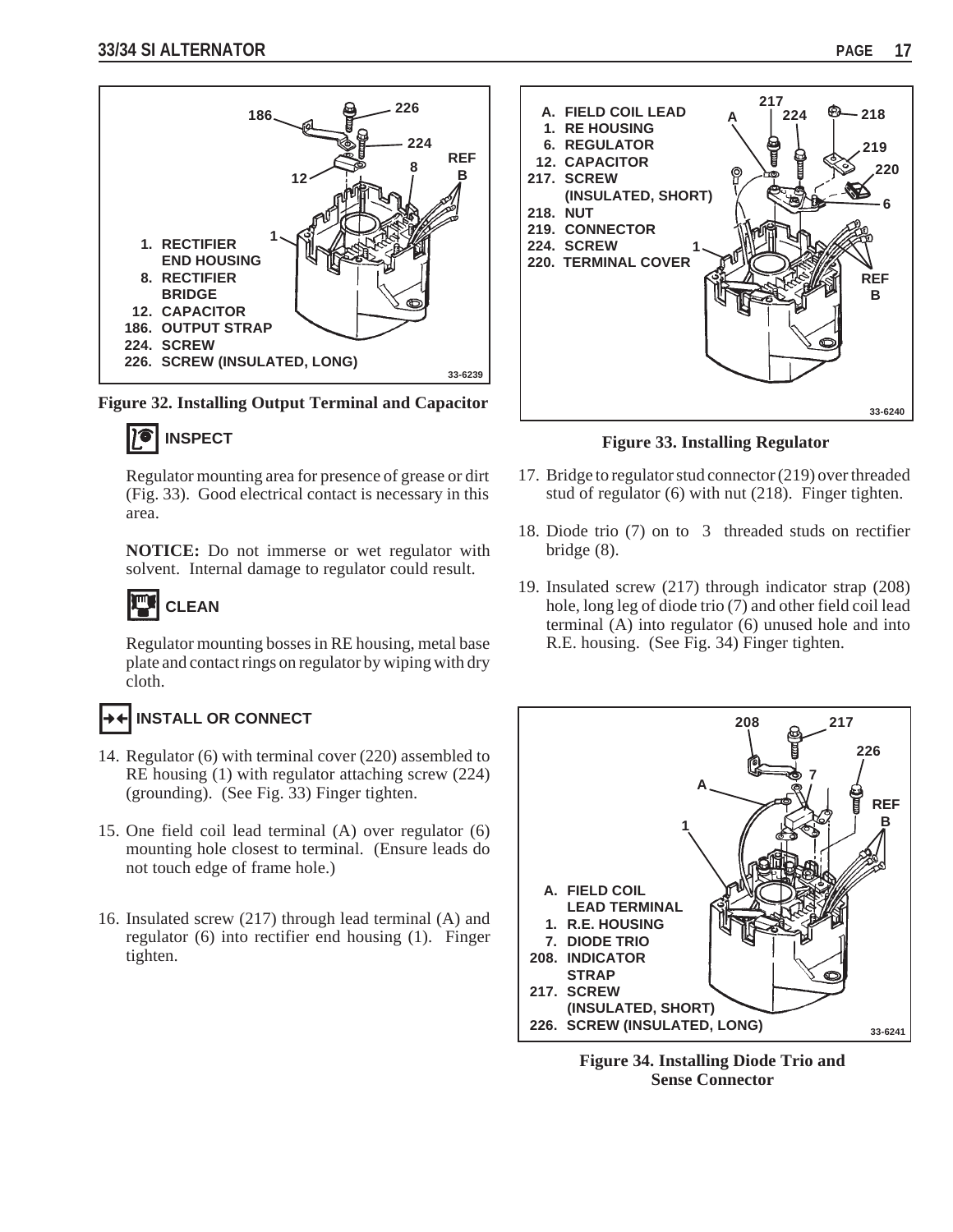20. Screw (226) through other hole in bridge to regulator stud connector (219) into rectifier bridge (8) and into RE housing. Finger tighten.

## **TIGHTEN**

21. Two rectifier ground screws (224) to 4 N.m (35 lb. in.) (See Fig. 35)

## **INSTALL OR CONNECT**

22. "R" terminal connector strap (198) over rectifier stud closest to capacitor (12). (If installing new "R" terminal follow instruction in package.) (See Fig. 35)



## **Figure 35. Installing "R" Terminal and Stator Leads**

- 23. Three stator leads (B) over matching rectifier bridge (8) studs.
- 24. Three nuts (218) on rectifier bridge studs. Finger tighten.
- 25. Secure fasteners shown in the following order (See Fig. 36)



**Figure 36. Fastener Torques**

## **TIGHTEN**

- 1. One regulator ground (mounting) screw (224) to 2.5 N.m (23 lb. in.)
- 2. Two insulated regulator screws (217) to 2.0 N.m (20 lb. in.)
- 3. Two rectifier bridge insulated screws (226) to 2.0 N.m (20 lb. in)
- 4. Three rectifier bridge nuts (218) to 2.5 N.m (23 lb. in.)
- 5. Regulator stud nut (218) to 2.0 N.m (20 lb. in.)

## **FINAL ALTERNATOR ASSEMBLY**



- 26. Inner race of rectifier end bearing (3) on rotor shaft to prevent contamination of grease. (See Fig. 37) Remove tape to expose rectifier end bearing.
- 27. Align mounting lugs and assemble two halves of alternator (See Fig. 37), inserting rectifier end bearing inner race (on rotor shaft) into bearing in rectifier end housing (1). Seat drive end housing (4) at this time. Using arbor press and appropriate block to apply even pressure on end frames.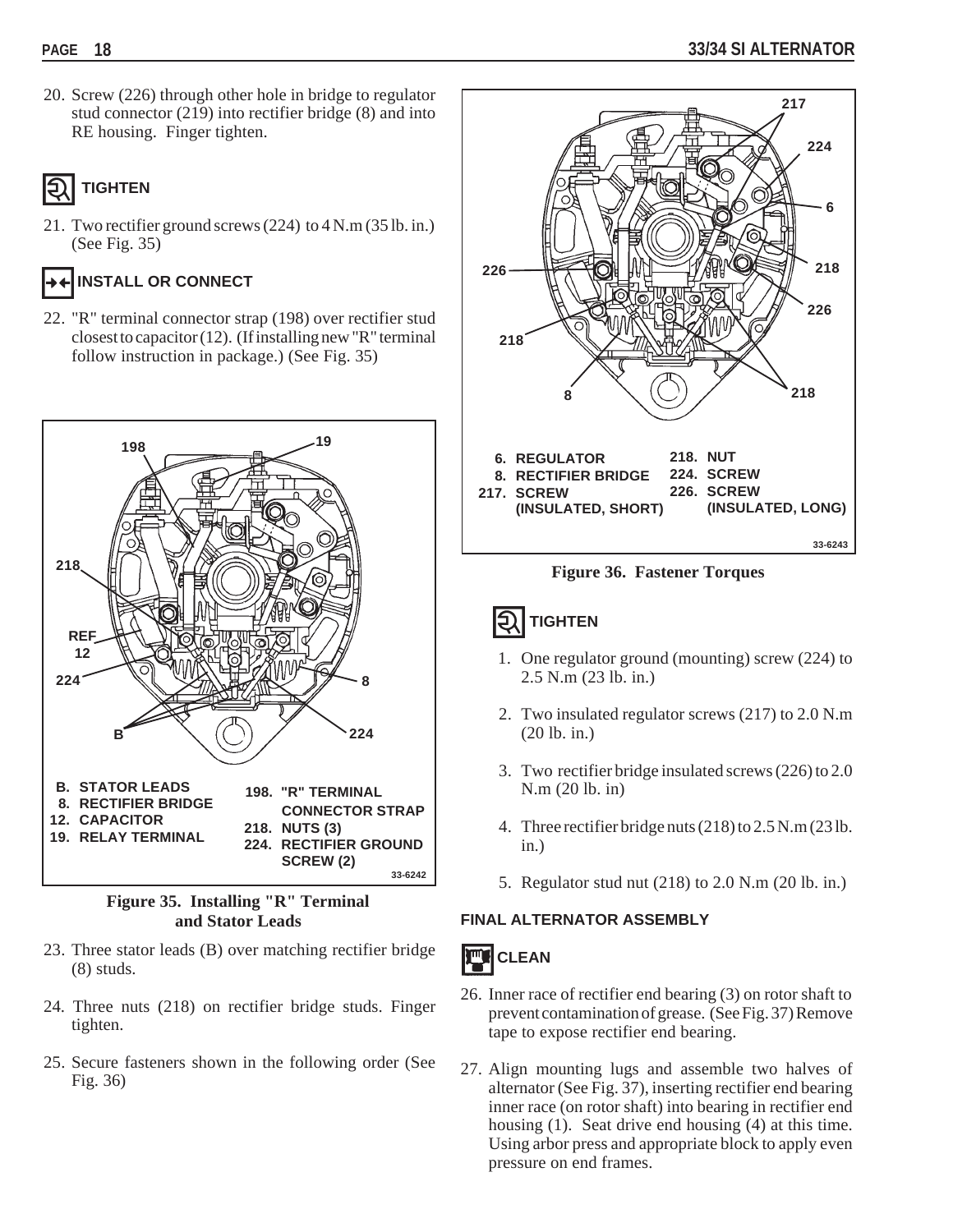

**Figure 37. Assembly of Alternator Halves**

28. Insert 4 thru-bolts (213) through drive end housing (4) and stator (11) into threaded holes in rectifier end housing (1). Align housings and stator as needed to allow thru-bolts to stand straight in holes and engage threads. When all four thru-bolts are inserted, tighten them in round-robin fashion.

## **TIGHTEN**

Thru bolts (213) to 12.4 N.m (110 lb. in.)

29. After assembly, dip rectifier end frame of alternator about one and one quarter inch (1¼") deep into clear electric grade varnish or otherwise coat area of electronics to protect from corrosion. (See Fig. 38)



**NOTICE:** Make sure varnish is dry before proceeding.

30. After varish is dry, install rectifier end cover plate (15) with four attachment screws (216). If removed, replace capacitor (DRA 198544) with one screw (216). (See Fig. 39)

#### **TIGHTEN** せ

Attachment screws (216) to 3 N.m (26 lb. in.).

## **INSTALL**

31. Fan (13) onto rotor shaft with vanes toward body of alternator. (See Fig. 40)



**Figure 39. Installing Cover Plate**



**Figure 38. Protective Varnish Dip**



**Figure 40. Installing Fan and Pulley**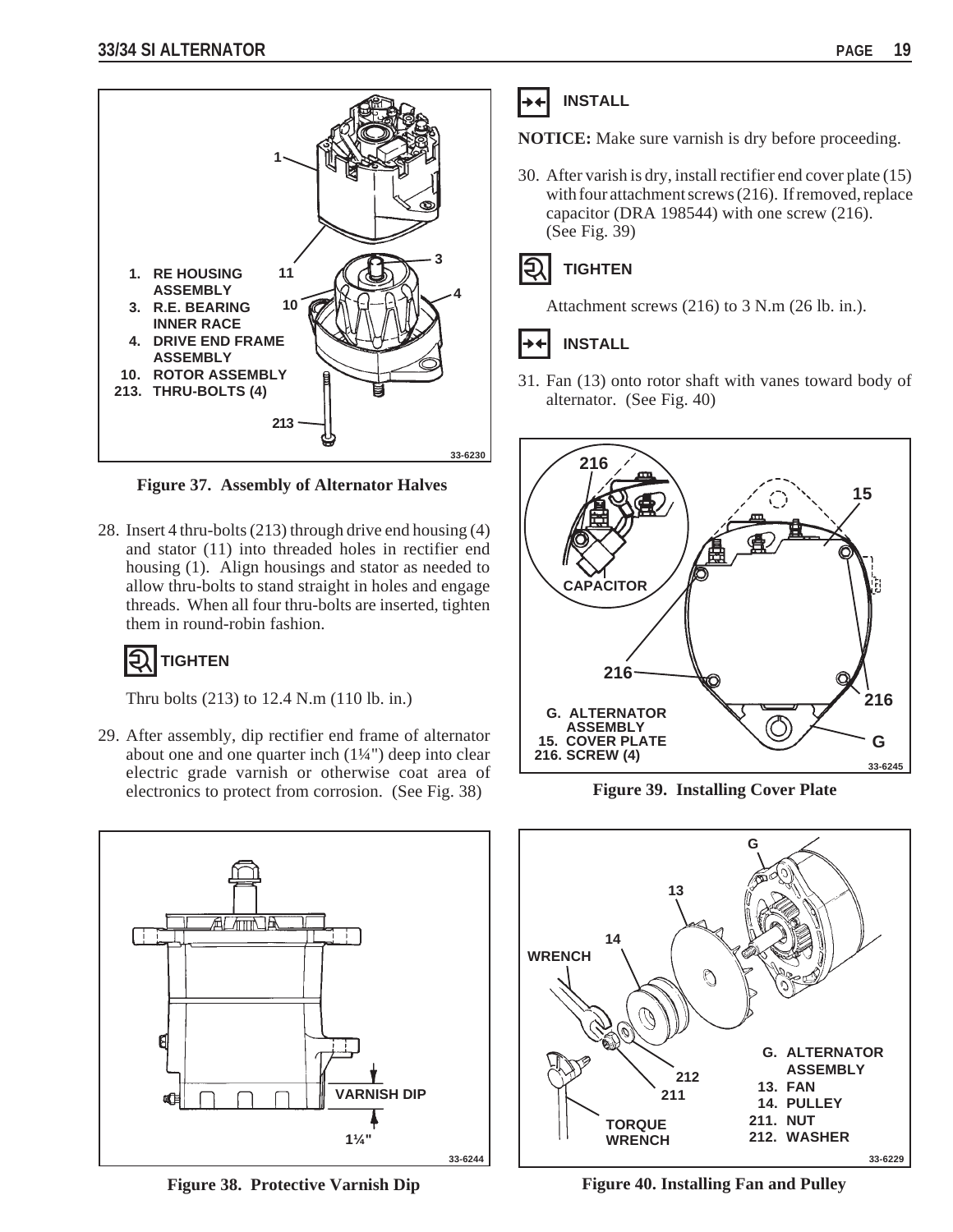**NOTICE:** Several pulley styles are available from ACDelco for 7/8" shaft alternators, including a blank that can be custom machined for unique applications.

- 32. Pulley (14) suitable for engine application.
- 33. Flat washer (212) and lock nut (211) onto shaft with locknut flat side next to washer.
- 34. Insert 5/16" hex wrench or driver into end of shaft. Holding the shaft with a hex driver installed on a torque wrench makes an ideal way to check torque while tightening the nut. Tighten pulley nut to  $102$  N.m (75) lb. ft.).

## **ALTERNATOR BENCH TEST**

## **TEST EQUIPMENT NEEDED:**

- Alternator Test Stand (5000 rpm capability at least 5 HP)
- Battery or Battery Set (fully charged)
- Variable Carbon Pile Load Test
- Ammeter (current capability at least 15 amps higher than alternator rating)
- Voltmeter
- Ohmmeter

The bench test procedure will verify alternator performance prior to installation on the vehicle. This test checks the alternator output in the same manner as the Rated Output Check covered earlier. If bench test equipment is not available, install the alternator on the engine according to manufacturer's instructions and repeat the Rated Output Check to verify alternator operation. If bench test equipment is available, proceed as follows:

- 1. Mount alternator in test stand according to test stand manufacturer's instructions.
- 2. **IMPORTANT:** Battery or battery set must be fully charged for test results to be valid.

**NOTICE:** When a 12-volt carbon pile load test is used to diagnose a 24-volt system, attach load test only to 12-volt potential in battery set. Attaching a 12-volt load test to a 24-volt potential will damage the carbon pile.

With carbon pile load turned off and with battery or battery set fully charged, make electrical connections as shown in Fig. 41. Battery voltage and ground polarity must be same as system in which alternator is used. Check and record battery or battery set voltage before proceeding with test.



**Figure 41. Alternator Bench Test**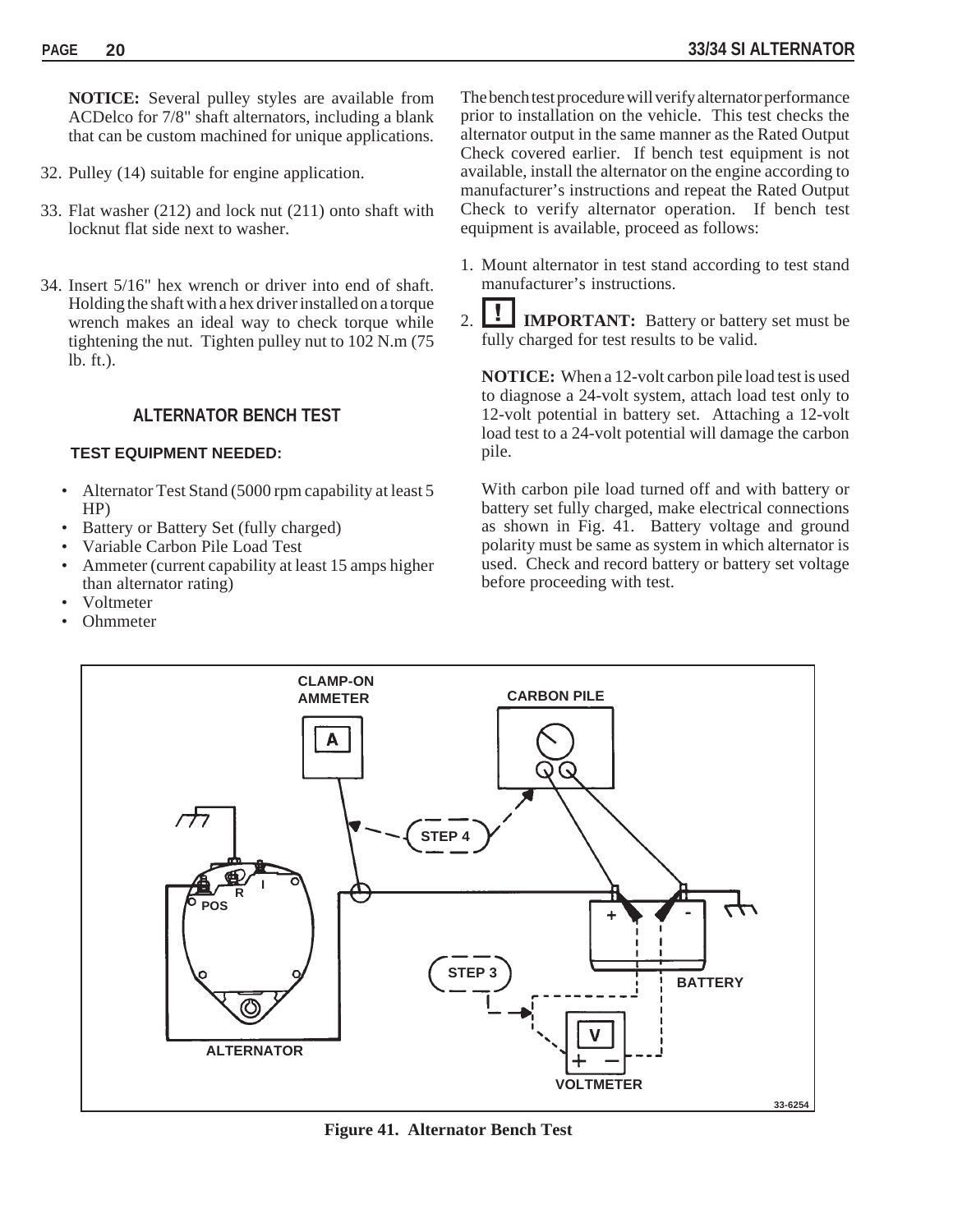- 3. With carbon pile load "off," start test stand and slowly increase alternator speed to highest rpm shown under Cold Output specifications in 33/34 SI Alternator Specifications at the end of this manual. Observe voltmeter.
- If voltage does not increase but remains at or below previous reading (Step 2), there is no alternator output. Turn carbon pile load off and stop test stand. Residual magnetism in rotor may have been lost. Skip to Step 5.
- If voltage increases above 15.5 volts on 12-volt system (or above 31 volts on 24-volt system), voltage is uncontrolled. Turn carbon pile load off and stop test stand. Recheck alternator for proper assembly. If alternator has been assembled properly, replace regulator as described under Unit Repair. Also check field coil for shorts and replace if defective.
- If voltage is proper, proceed to next step.
- 4. With alternator running at highest rpm shown under Cold Output in Specifications, turn on carbon pile load and adjust to obtain maximum alternator output on ammeter.
- If ammeter reading is within 15 amps of Cold Output in Specifications, alternator is good. Turn off carbon pile load and stop test stand.
- If ammeter reading is more than 15 amps below specification, alternator is not operating properly. Turn off carbon pile load and stop test stand. Return to Unit Repair section in this manual and re-diagnose the alternator.
- 5. **CAUTION: Do not allow jumper lead to be accidentally grounded while connected to battery insulated terminal. If the free end of this lead is accidentally touched to the alternator housing or other grounded areas, the jumper lead may quickly get hot enough to cause a skin burn or to damage the jumper lead. Keep jumper lead carefully insulated from grounding during this procedure.**

### **EQUIPMENT NEEDED:**

• Jumper Lead (18 ga. min; no fuse)

To restore residual magnetism in alternators with an "R" or "I" terminal, alternator ground terminal must be connected to battery ground terminal. This may be done directly or through the test stand wiring. (See Fig. 42)

Disconnect carbon pile load test from battery if still connected. Disconnect any leads connected to alternator "R" or "I" terminal. Connect jumper lead to battery positive. Without touching other grounded areas (See CAUTION Above), momentarily touch ("flash") free end of jumper lead to alternator "R" or "I" terminal. The momentary current flow into the terminal will restore the proper magnetism in the rotor. Disconnect the jumper lead from the battery, then return to Step 1 and repeat Alternator Bench Test.

## **ALTERNATOR INSTALLATION**

**CAUTION: Failure to disconnect grounded battery cable at battery before removing or attaching alternator "BAT" terminal lead may result in an injury. If a tool is shorted to the battery cable connector at the output terminal, the tool can quickly heat enough to cause a skin burn or to damage the tool or cable.**



**Figure 42. Restoring Residual Magnetism**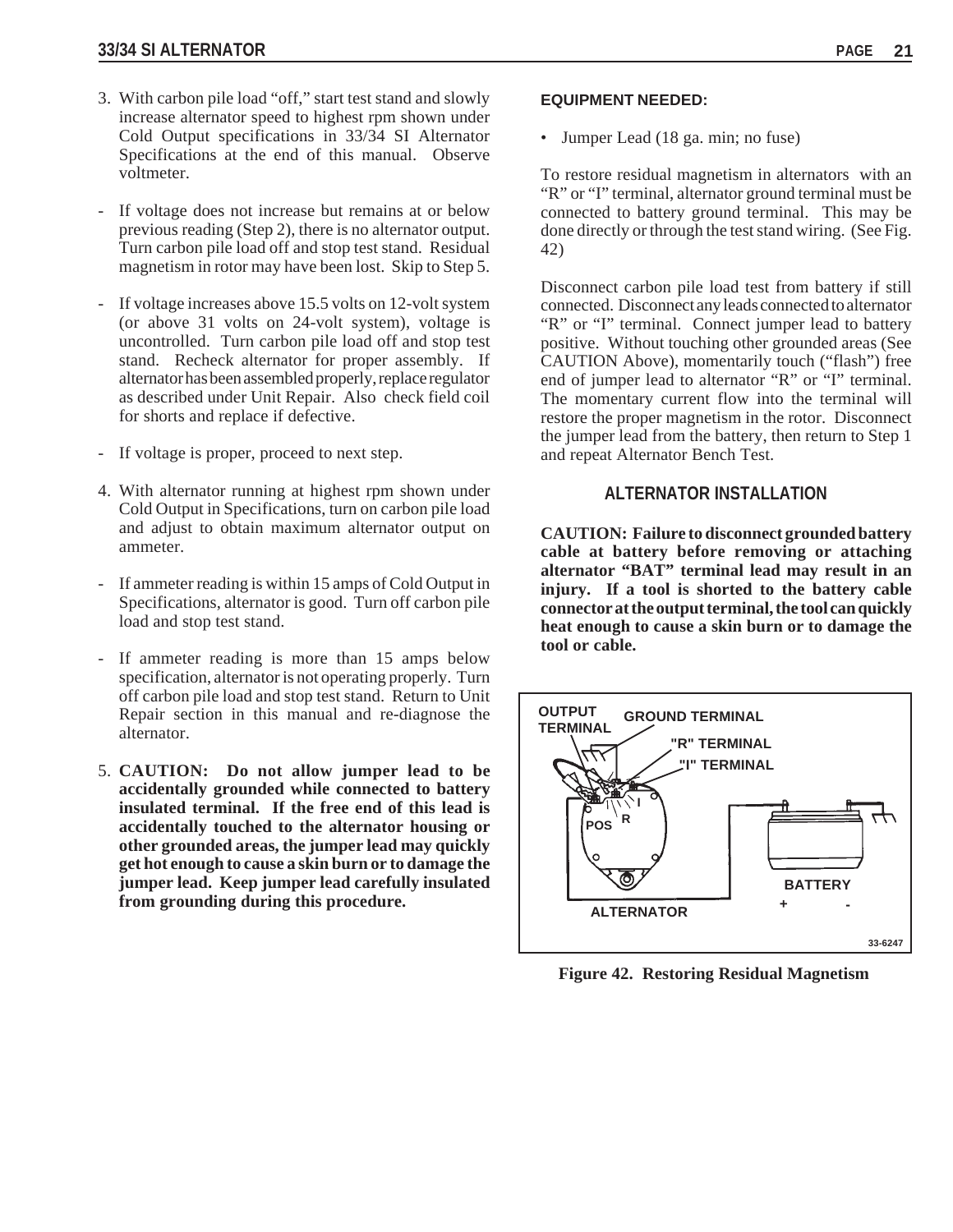

## **REMOVE OR DISCONNECT**

1. Negative cable at battery.

**NOTICE:** Always reinstall fasteners at original location. If necessary to replace fasteners, use only correct part number or equivalent. (See Fig. 43)

- If correct part number is not available, use only equal size and strength.
- Fasteners that are NOT to be reused will be noted in procedure.
- Fasteners requiring thread locking compound will be noted in procedure.
- Use specified torque values when shown.

Using or replacing fasteners in any other manner could result in part or system damage.

## **INSTALLATION PROCEDURE** (See Figure 44)

Always follow engine manufacturer's instructions for installing alternator on engine. The following procedure is typical and may not match all steps necessary for a specific application.



**Figure 44. Installing Alternator on Engine**

## **TEST EQUIPMENT NEEDED:**

• Belt Tension Gage

**NOTICE**: Before installing alternator to engine, check mounting bracket (101) and adjustment bracket (104), also stabilizer bracket (111 Fig. 46); if used, to ensure they are not worn or cracked. Make sure they will securely mount alternator to engine with proper hardware.



All fasteners holding alternator mounting bracket (101) to engine manufacturers torque specifications.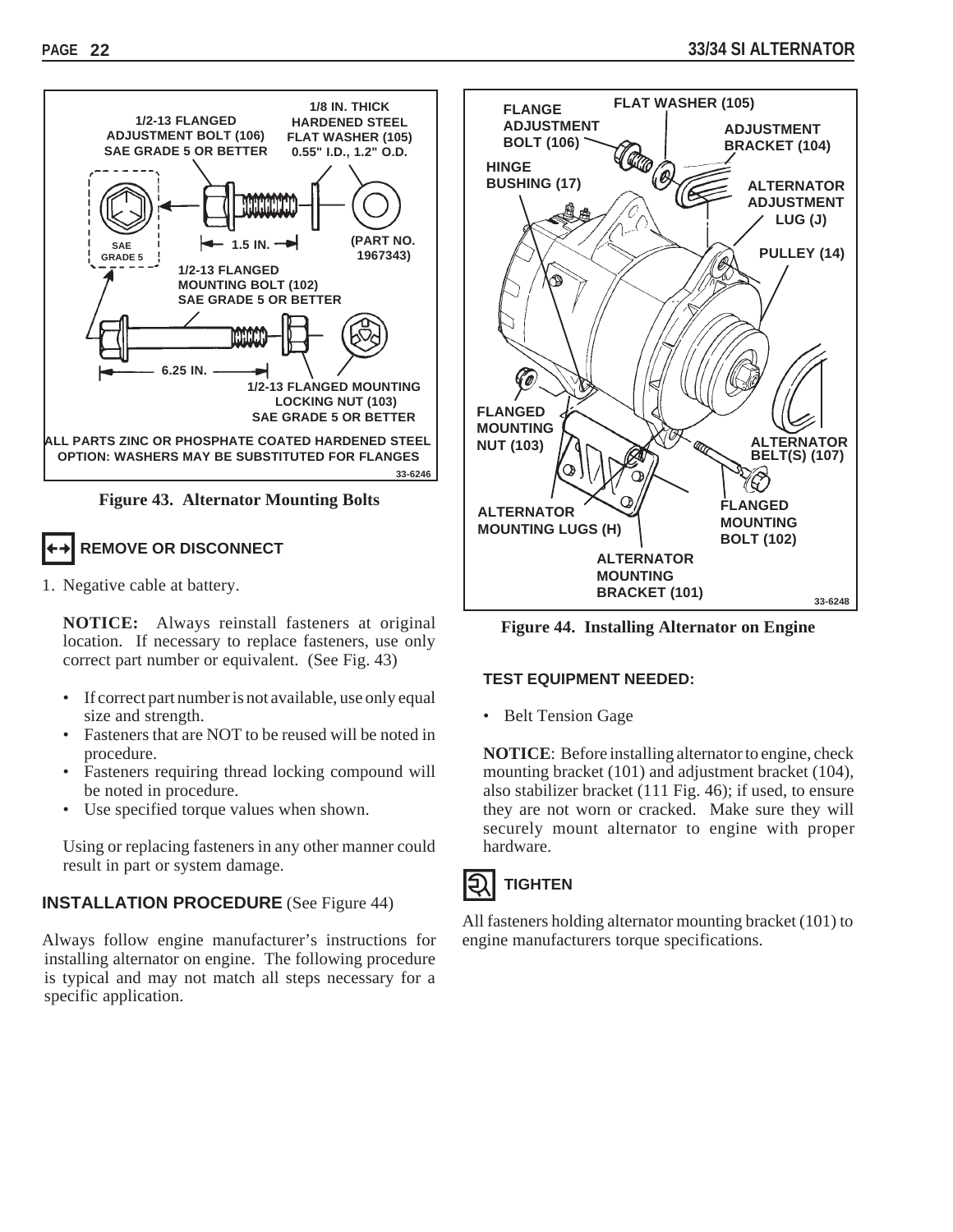## **ADJUST**

Rectifier end bushing (17) position in RE housing mounting lug to allow maximum distance between mounting lugs (H).

**NOTICE:** Belt tensioning and tightening of adjusting bracket and mounting bolts must be completed before stabilizing bracket is installed.

## **INSTALL OR CONNECT**

- 1. 33 SI or 34 SI mounting lugs (H) to alternator mounting bracket (101).
- 2. One flanged mounting bolt (102) through the D.E. frame mounting lug (H), the alternator mounting bracket (101), and the R.E. frame mounting lug bushing (17).
- 3. Flanged mounting nut (103) to flanged mounting bolt (102) finger tight.

**NOTICE:** If either bolt or nut are not flanged a 1/8" thick, hardened steel flat washer (105) (See Figure 43) must be substituted for flanged applications.

- 4. Flanged adjustment bolt (106) through flat washer (105), slot in adjustment bracket (104) and thread into hole in DE frame adjustment lug (J) finger tight.
- 5. Alternator belt(s) (107) onto pulley (14).

**NOTICE:** If engine uses automatic belt tensioning (idler) see engine manufactures installation instruction.

6. Idler if used.

**NOTICE:** Do not pry on alternator, rectifier end housing (1) to adjust belt tension. This may damage alternator. Pry against the drive end frame (4) with suitable pry bar (108).

**NOTICE:** When alternator is used to attain belt tension see engine manufacturers tension specifications.



**Figure 45. Adjusting Belt Tension**

7. Pry bar (108) between engine and drive end frame (4) of alternator. Using pry bar (108) as a lever apply force to pry alternator and increase belt tension.

## **ADJUST**

Belt (107) tension using belt tension gage to specification and hold. (See Fig. 45)

#### **TIGHTEN** Ę

Adjustment bracket (104) to engine or vehicle manufacturers specifications. Flange adjustment bolt (106) and flanged mounting bolt (102) and nut (103) to 88 N.m (65 lb. ft.).



Belt (107) tension with belt tension gage to ensure the specification is maintained. If not repeat steps 7.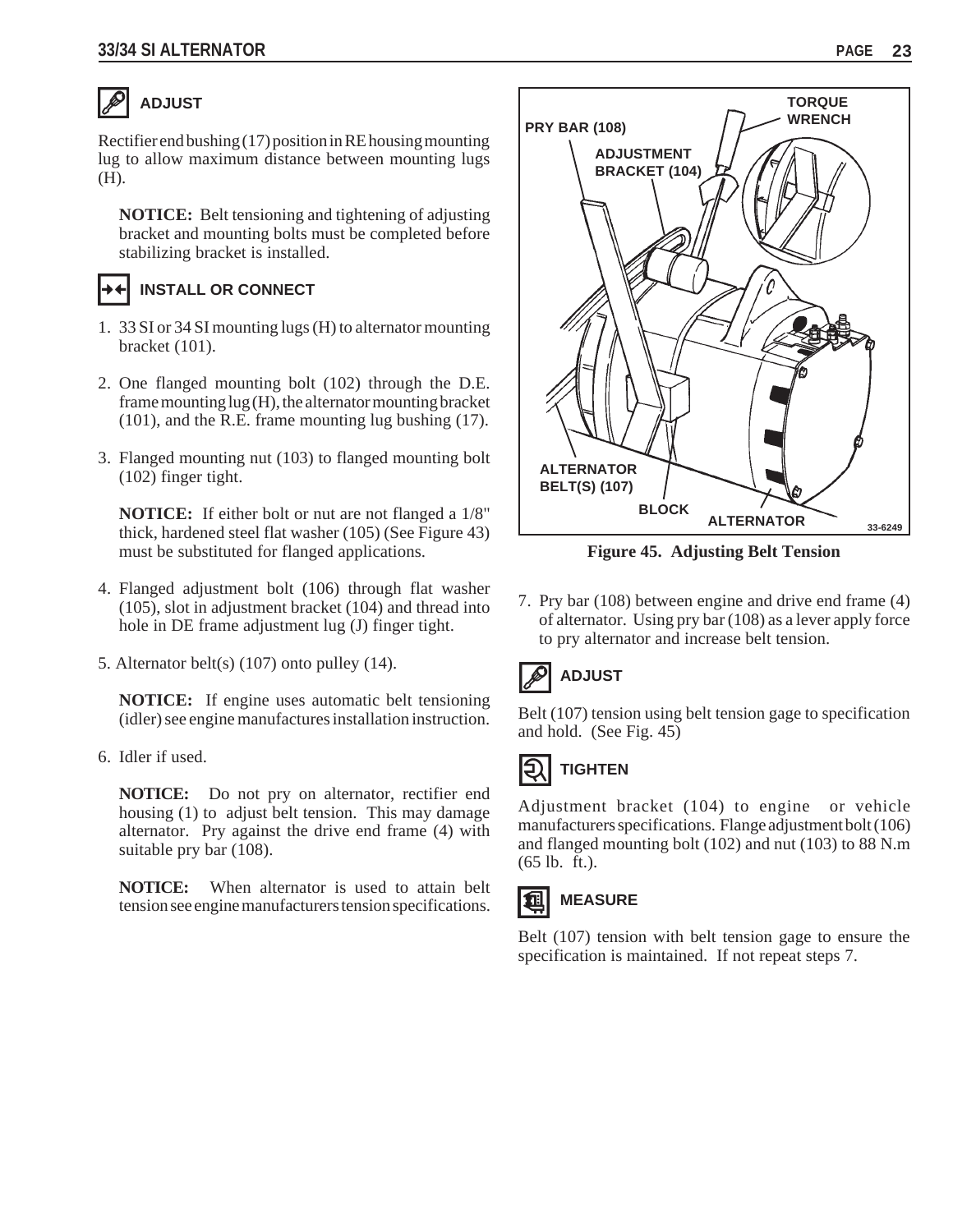

**Figure 46. Connecting Stabilizing Bracket**

## **INSTALL OR CONNECT**

**NOTICE:** Belt tensioning and tightening of adjusting bracket and mounting bolts must be completed before stabilizing bracket is installed.

8. Stabilizer mounting bolt (109) through flat washer (105), stabilizer bracket (111), RE housing stabilizer lug (1), flat washer (105) and thread into nut (110) finger tight. (See Fig. 46)



Stabilizer bolt (109) and nut (110) to 88 N.m (65 lb. ft.).

## **VEHICLE WIRING INSTALLATION (See Figure 47 & 48)**

**NOTICE:** On certain engine configurations a 1.5µf capacitor (DRA 198544) was retrofited to some alternators.

## **INSTALL OR CONNECT**

- 1. Battery lead (112), lead capacitor (116) if required, lockwasher (182) and nut (181) onto output stud (187), labeled "POS" on cover plate (15) finger tight. (See Fig. 48)
- 2. Relay lead (113), lockwasher (192) and nut (191) onto relay stud (193) labeled "R" on cover plate finger tight, if used.



**Figure 47. Installing Wiring**



**Figure 48. Connecting to Output Terminal**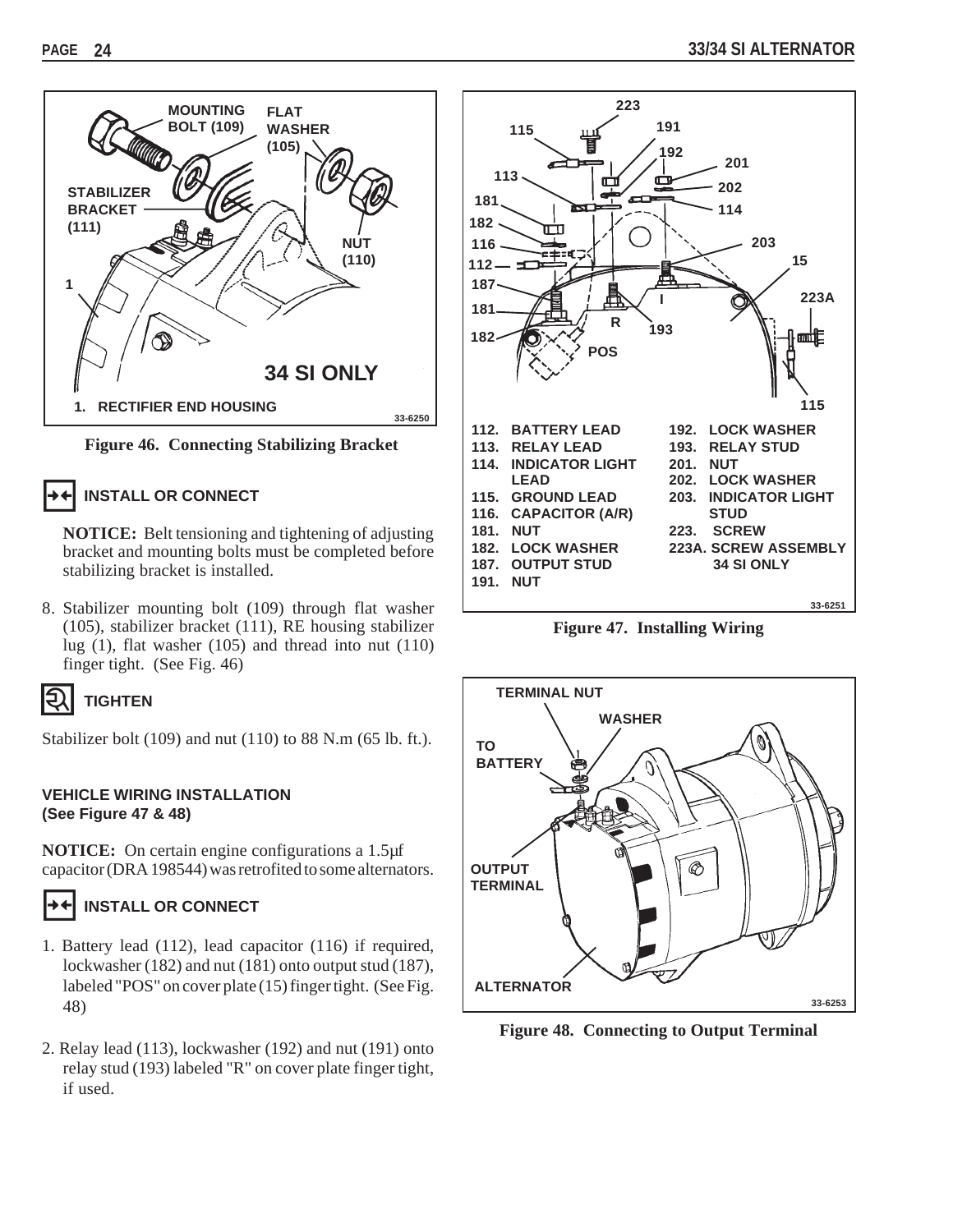

**Figure 49. Tighten Threaded "I" or "R" Terminals**

- 3. Indicator light lead (114), lockwasher (202) and nut (201) on to indicator light stud (203), labeled "I" on cover plate finger tight, if used.
- 4. Ground screw and lockwasher assembly (223) through ground wire lead (115) into threaded hole in rectifier end housing (1) located on top of 33 SI or on side of 34 SI finger tight.

## **TIGHTEN**

1. Ground screw and lockwasher assembly (223) to 6 N.m (55 lb. in.)

**NOTICE:** Use suitable open end wrench to hold nut (181) hex heads on "R" and "I" terminal studs (193 and 203). (See Fig. 49.)

- 2. Hex head nut (181) on "POS" terminal to 7 N.m (65 lb. in.).
- 3. Hex nuts (191) and (201) or ""R" and "I" terminals to 2 N.m (20 lb. in.), if used.

## **INSTALL OR CONNECT**

- 4. PIN terminal cap on any terminals not used or any PIN connections.
- 5. Vehicle battery cable to battery(s).

## **33/34 SI ALTERNATOR SPECIFICATION**

The typical 33/34 SI field coil specs for 12V is 5.5 - 9.0 amps at  $12V$  or  $1.4$ -2.1 ohms at  $80^{\circ}$ F. The field coil specification for 24V models is 2.9-3.6 amps at 24V or 6.9- 8.1 ohms at 80°F. The 32V model field coil specifications are 1.4-1.9 amps at 32V or 17.0-21.4 ohms at 80°F.

Cold Current output at 80°F is shown in the following table.

| <b>Alternator</b>    | Amperes @ 80°F |            |  |  |
|----------------------|----------------|------------|--|--|
| Model                | $1800$ rpm     | $5000$ rpm |  |  |
| 12V/110A<br>12V/135A | 60<br>52       | 110<br>135 |  |  |
| 24V/100A             |                | 100        |  |  |
| 32V/60A              |                |            |  |  |

For further information on rotations and exact specification number on these or other Delco Remy America products: Call 1-800-DRA-0222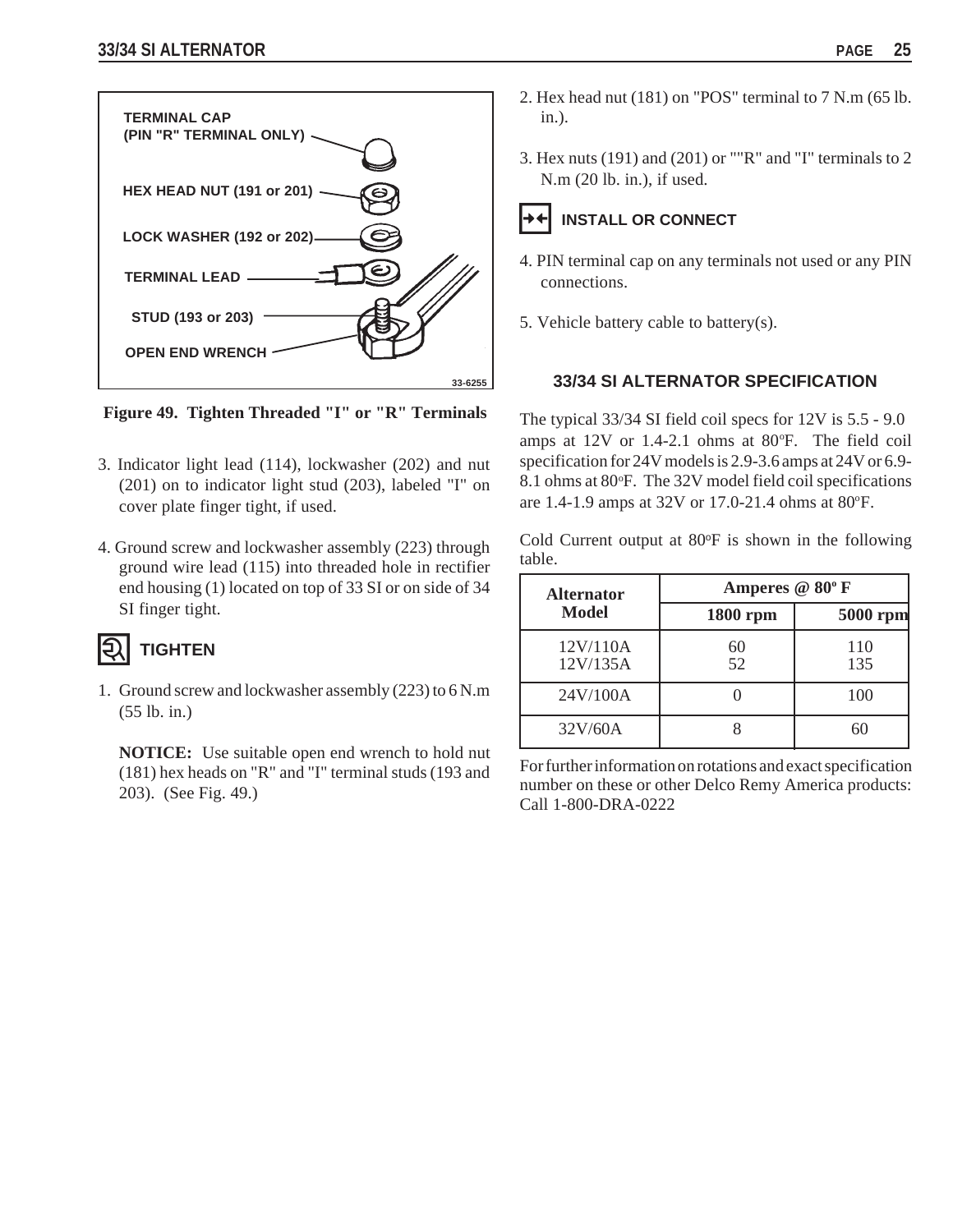(Rectifier, Long) 2

| Illus.    |                                   |                             | Illus. |                                       |                |  |
|-----------|-----------------------------------|-----------------------------|--------|---------------------------------------|----------------|--|
| No.       | <b>Name</b>                       | Qty.                        |        | No. Name                              | Qty.           |  |
| 1.        | Housing, Rectifier End            | 1                           | 18.    | <b>Output Terminal Package</b>        | 1              |  |
| 2.        | Bearing, Outer Race               | 1                           | 181.   | • Nut, Hex Head                       | $\sqrt{2}$     |  |
| 3.        | Bearing, Inner Race               | 1                           | 182.   | • Washer, Flat                        | $\mathbf{2}$   |  |
| 4.        | Frame, Drive End                  | $\mathbf{1}$                | 183.   | • Insulator                           | $\mathbf{1}$   |  |
| 5.        | Bearing, Ball                     | 1                           | 184.   | • Insulator, Housing                  | 1              |  |
| 6.        | Regulator                         | 1                           | 185.   | • Insulator, Connector                | $\mathbf{1}$   |  |
| 7.        | Diode Trio                        | 1                           | 186.   | • Strap, Output                       | $\mathbf{1}$   |  |
| 8.        | Bridge, Rectifier                 | 1                           | 187.   | • Stud, Output                        | $\mathbf{1}$   |  |
| 9.        | Field Coil & Support              | 1                           |        |                                       |                |  |
| 10.       | Rotor Assembly                    | $\mathbf{1}$                | 19.    | Relay Terminal Package                | $\mathbf 1$    |  |
| 11.       | <b>Stator Assembly</b>            | $\mathbf{1}$                | 191.   | • Nut, Hex Head                       | $\mathbf{1}$   |  |
| 12.       | Capacitor                         | $\mathbf{1}$                | 192.   | • Washer, Lock                        | $\mathbf{1}$   |  |
| 13.       | Fan                               | $\mathbf{1}$                | 193.   | • Stud, Relay                         | 1              |  |
| 14.       | Pulley (Not Shown)                | N/A                         | 194.   | • Insulator, Terminal                 | 1              |  |
| 15.       | Plate, Cover                      | 1                           | 195.   | • Washer (Square)                     | 1              |  |
| 16.       | Retainer, Bearing                 | $\mathbf{1}$                | 196.   | • Insulator, Housing                  | 1              |  |
| 17.       | Bushing, Rectifier End            | 1                           | 197.   | • Washer, Flat                        | 1              |  |
| 18.       | Package, Output Terminal          | 1                           | 198.   | • Strap, Relay                        | $\mathbf{1}$   |  |
| 19.       | Package, Relay Terminal           | 1                           | 199.   | • Nut, Hex Flanged                    | 1              |  |
| 20.       | Package, Indicator Light Terminal | 1                           |        |                                       |                |  |
| 21.       | Package, Hardware                 | $\mathbf{1}$                | 20.    | Indicator Light Terminal Package      | 1              |  |
| A.        | Field Coil Leads                  | $\overline{c}$              | 201.   | • Nut, Hex Head                       | $\mathbf{1}$   |  |
| <b>B.</b> | <b>Stator Leads</b>               | $\ensuremath{\mathfrak{Z}}$ | 202.   | • Washer, Lock                        | $\mathbf{1}$   |  |
| C.        | Insulator, Grommet                | 1                           | 203.   | • Stud, Indicator Light               | 1              |  |
|           |                                   |                             | 204.   | • Insulator, Terminal                 | 1              |  |
|           |                                   |                             | 205.   | • Washer (Square)                     | 1              |  |
|           |                                   |                             | 206.   | • Insulator, Housing                  | 1              |  |
|           |                                   |                             | 207.   | • Washer, Flat                        | $\mathbf{1}$   |  |
|           |                                   |                             | 208.   | • Strap, Indicator                    | 1              |  |
|           |                                   |                             | 209.   | • Nut, Hex Flanged                    | $\mathbf 1$    |  |
|           |                                   |                             | 21.    | Hardware Package                      | 1              |  |
|           |                                   |                             | 211.   | $\bullet$ Nut, Lock                   | $\mathbf{1}$   |  |
|           |                                   |                             | 212.   | • Washer, Flat                        | $\mathbf{1}$   |  |
|           |                                   |                             | 213.   | • Bolt, Thru                          | 4              |  |
|           |                                   |                             | 214.   | • Screw, Retainer                     | 4              |  |
|           |                                   |                             | 215.   | · Collar, Shaft                       | $\perp$        |  |
|           |                                   |                             | 216.   | • Screw, Cover Plate                  | $\overline{4}$ |  |
|           |                                   |                             | 217.   | • Screw, Insulated Hex Head           |                |  |
|           |                                   |                             |        | (Regulator, Short)                    | 2              |  |
|           |                                   |                             | 218.   | • Nut, Hex Head                       | 4              |  |
|           |                                   |                             | 219.   | • Connector, Bridge to Regulator Stud | 1              |  |
|           |                                   |                             | 220.   | • Cover, Terminal                     | 1              |  |
|           |                                   |                             | 221.   | · Screw, Hex Head, Field Coil Attch.  | 4              |  |
|           |                                   |                             | 222.   | • Plug, Rectifier Housing             | 1              |  |
|           |                                   |                             | 223.   | • Screw and Lockwasher Assembly       | $\mathbf{1}$   |  |
|           |                                   |                             | 224.   | • Screw, Ground                       | 3              |  |
|           |                                   |                             | 225    | • Cap, Pin Terminal                   | 1              |  |
|           |                                   |                             | 226.   | • Screw, Insulated Hex head           |                |  |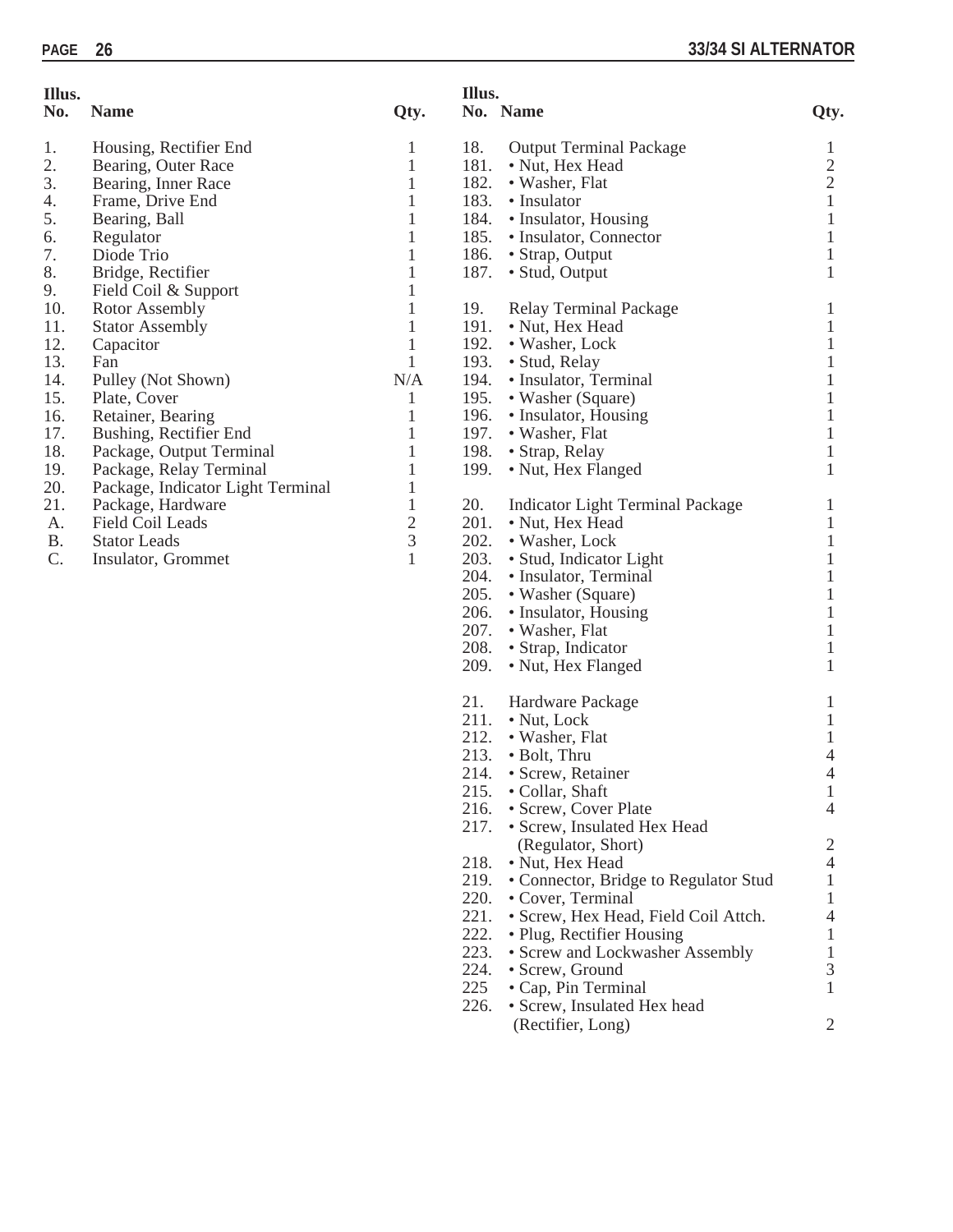